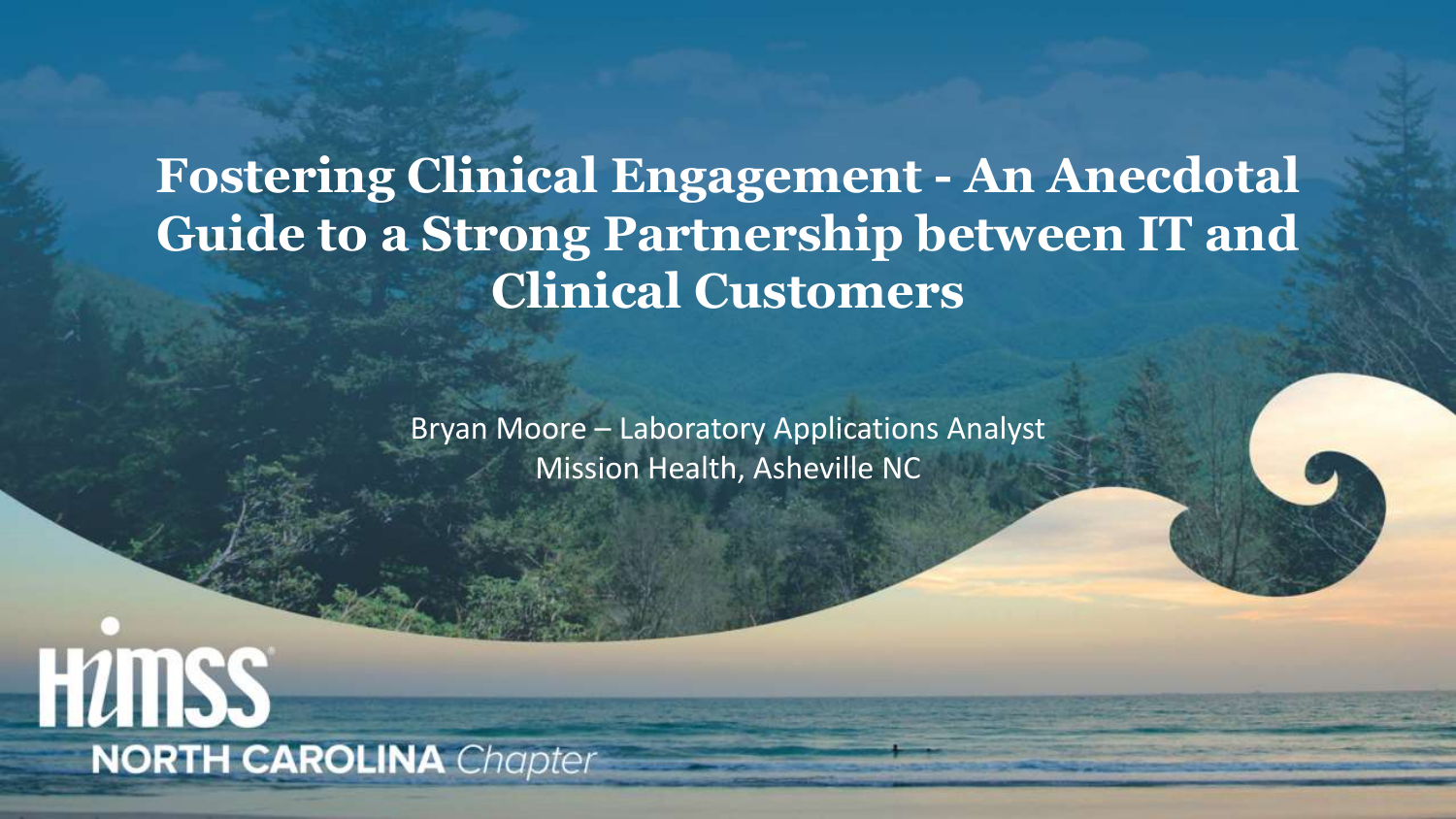# Background:

- Mission Health Now part of HCA's new North Carolina Division.
- 6 member hospitals and 140+ ambulatory and outpatient clinic sites across WNC
- WNC's only Level II trauma center.



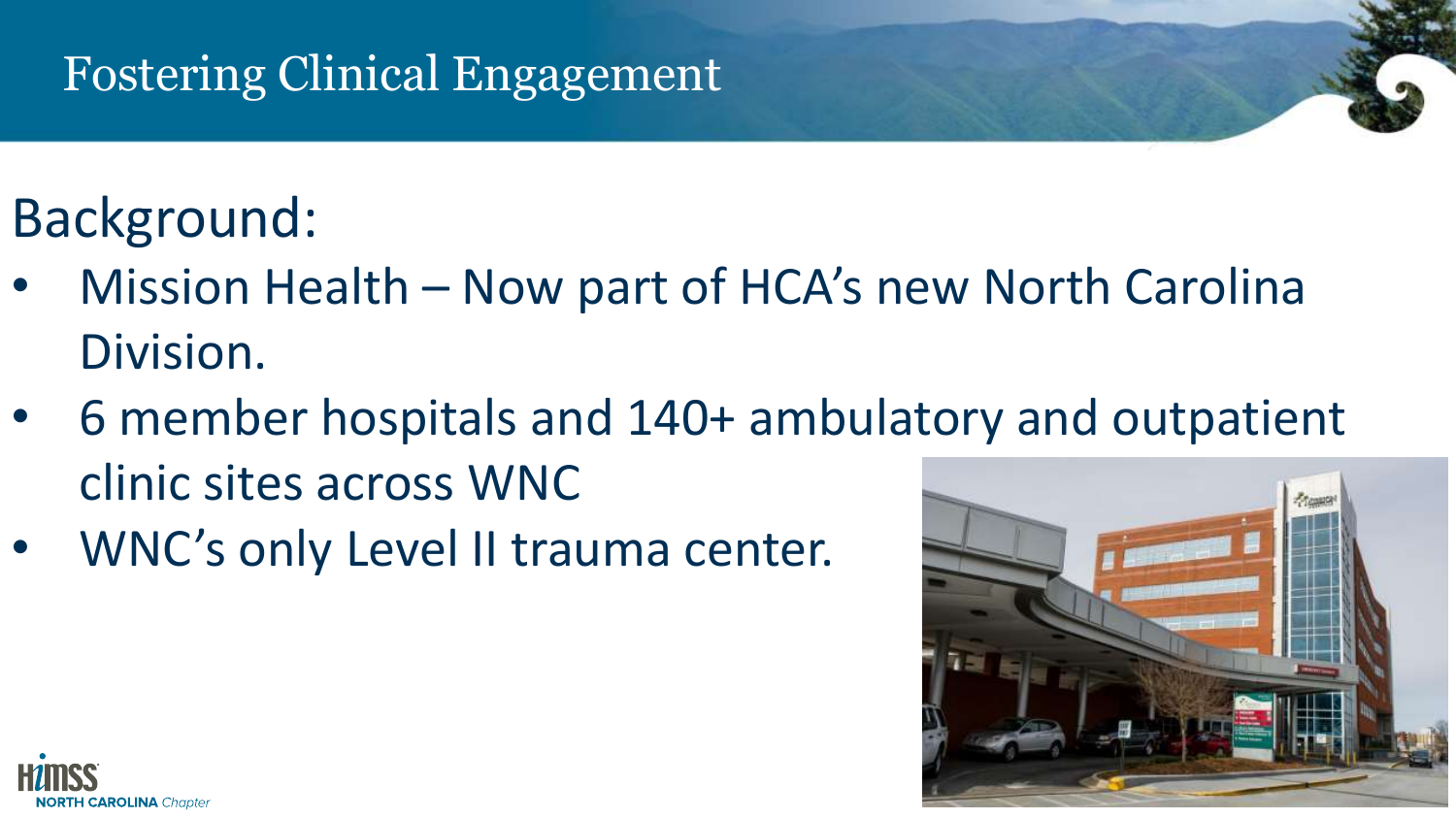## Our IT teams are tasked with:

- Keeping the lights on through maintenance, upgrades, and upkeep of our IT infrastructure
- Assist our clinicians with modifications/changes to applications and technology systems to constantly improve patient care.
- Provide data and analytics to help drive medical and business decisions.

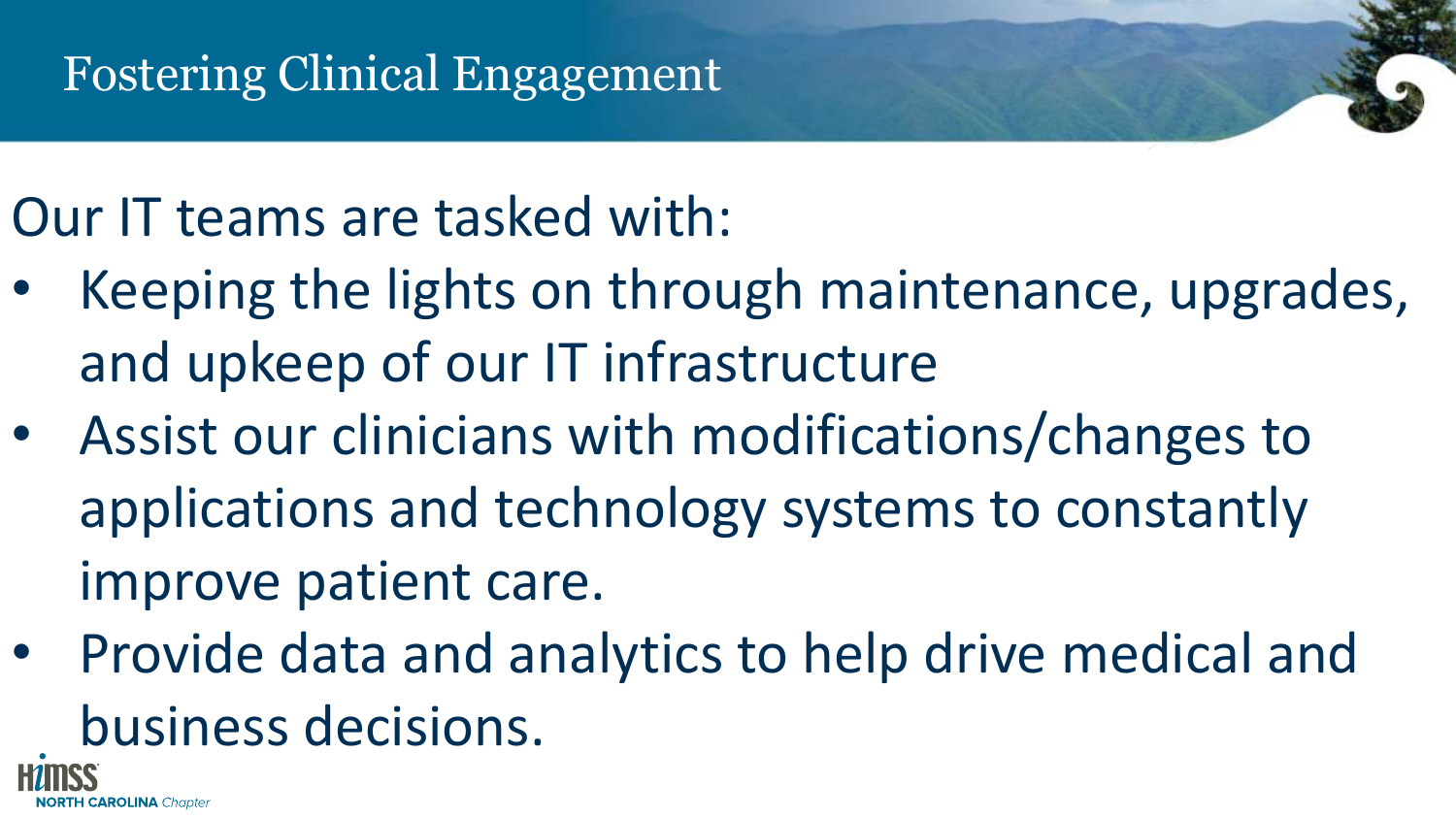#### "*We have recently validated*

*a new urinalysis analyzer* 

*and are ready twe There was a conflict in the rule* with it next week logic because the order was placed Set up the inters selected in the order details. An *as routine but a frequency was order with a frequency can't be placed with a "routine" status. Chose a different status."*

patient's CBC was cancelled"

**"Fill out the attached DCW including all routing information, service areas, type of interface whether it be unidirectional, bidirectional, quasidirectional…….etc."**

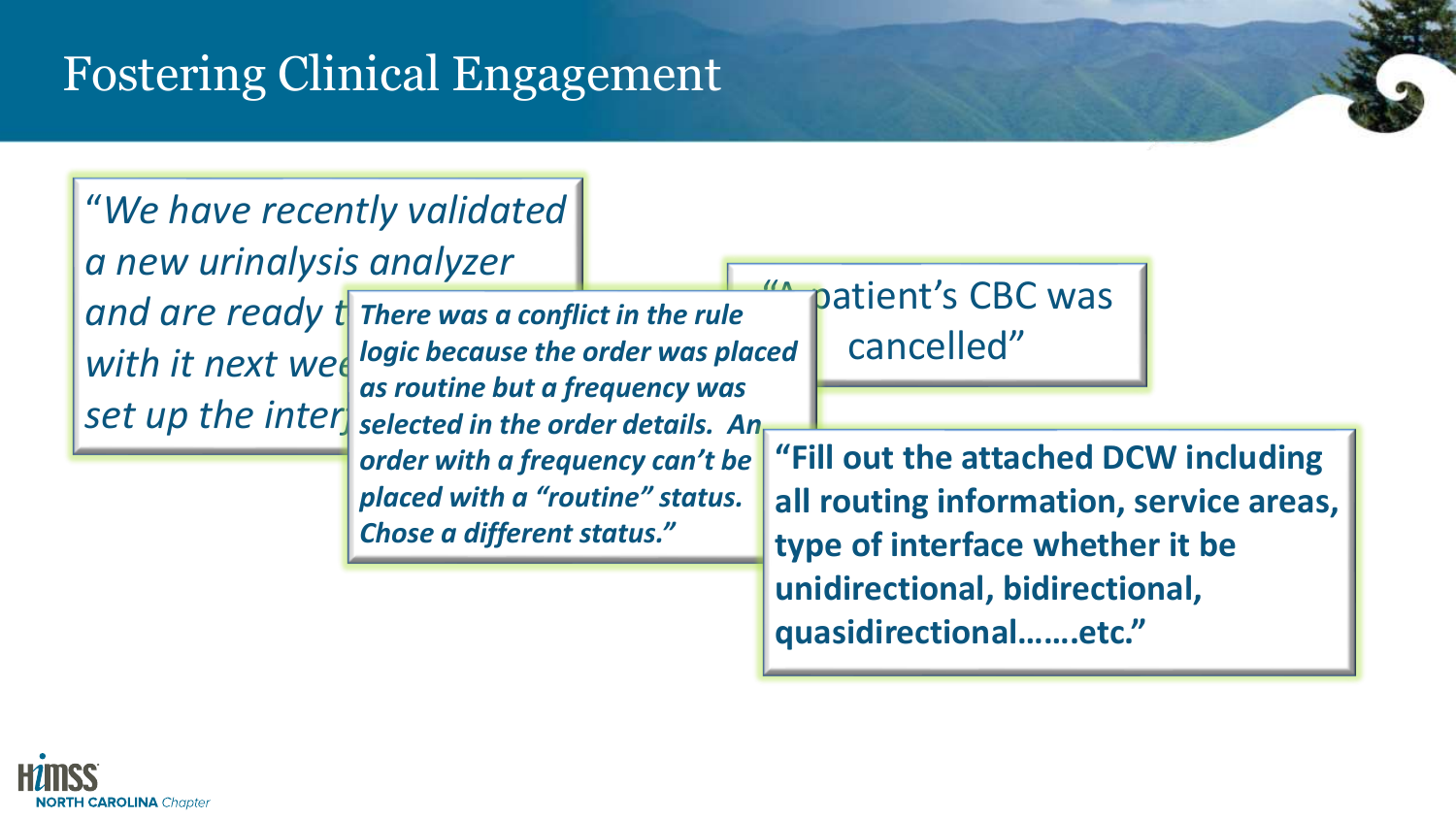Do your clinical users know how to communicate with IT?

Does your IT staff know how to communicate back with your clinical users?

Is your org's IT department fully customer service oriented when working with clinical users?

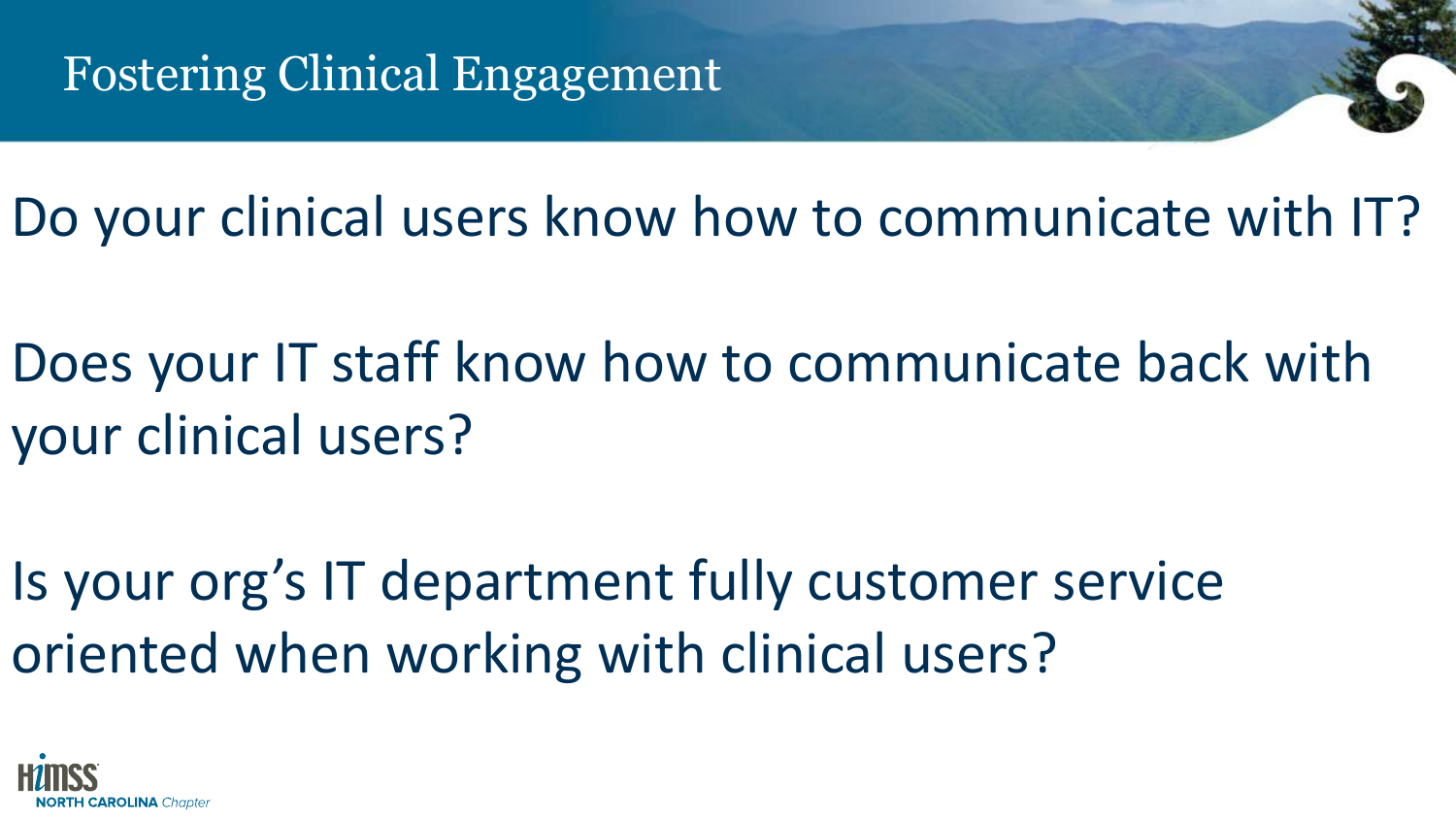The start of my journey with our genetics lab....

The staff had given up. They didn't know what to ask, they didn't know if things would be fixed, and they didn't trust us anymore.

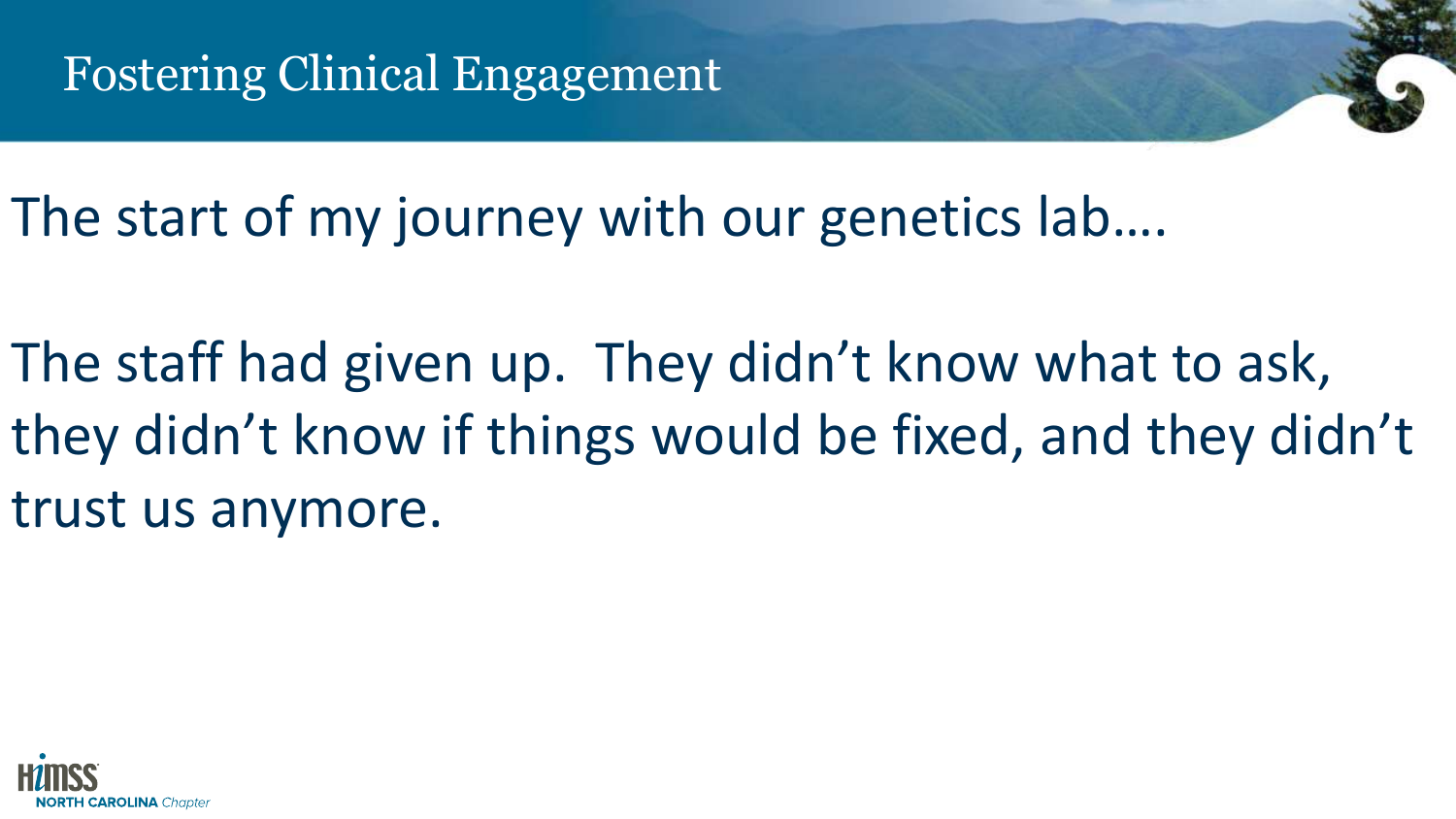Think about your organization for a moment….. How engaged are your clinical users when submitting incidents, service requests, or change requests?



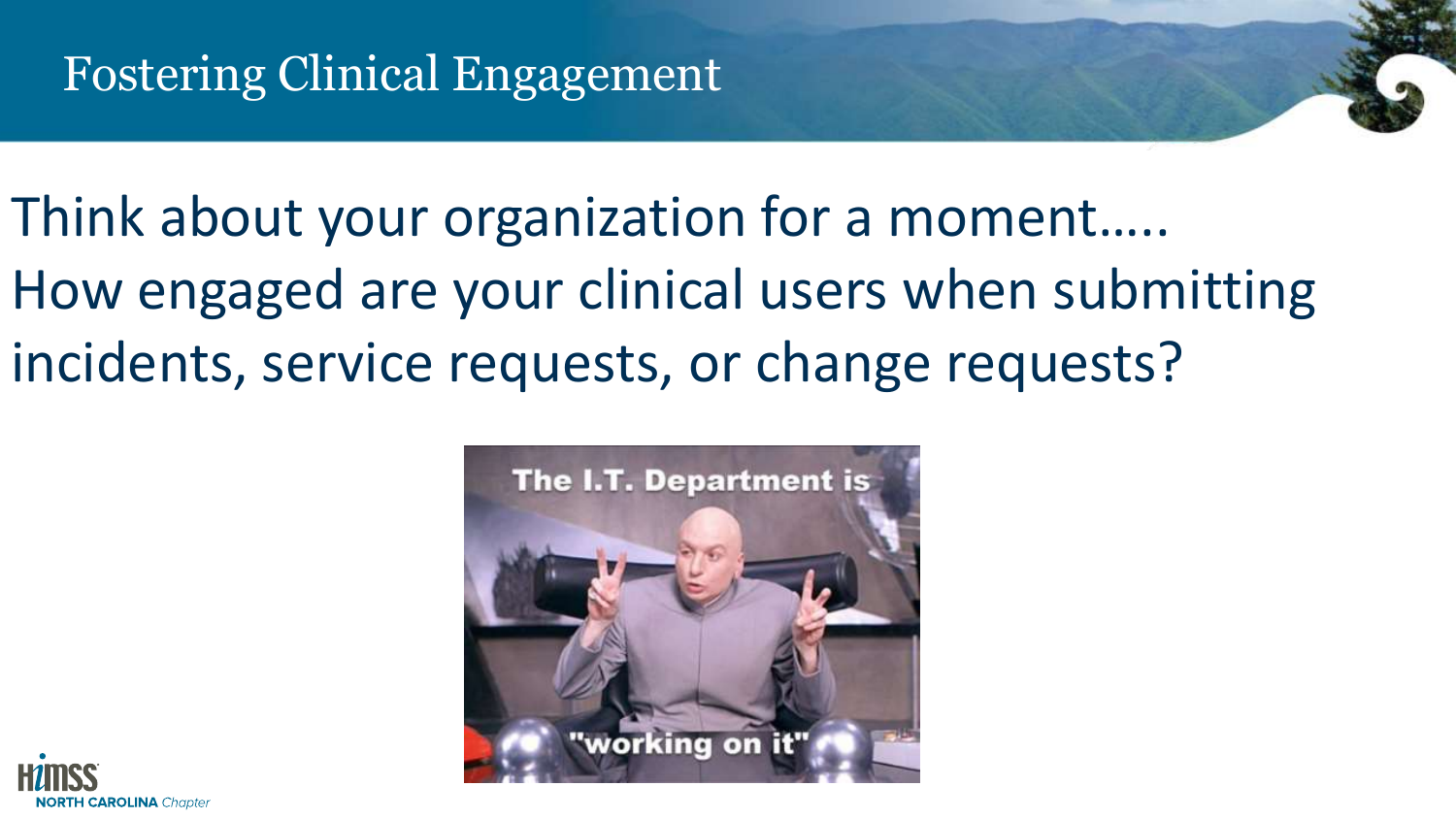

Do your clinical users know how to communicate with IT?

"Can you help me log this ticket?"

"Hey, I want to make sure I get you the information you need for this request. What do you want me to include?"

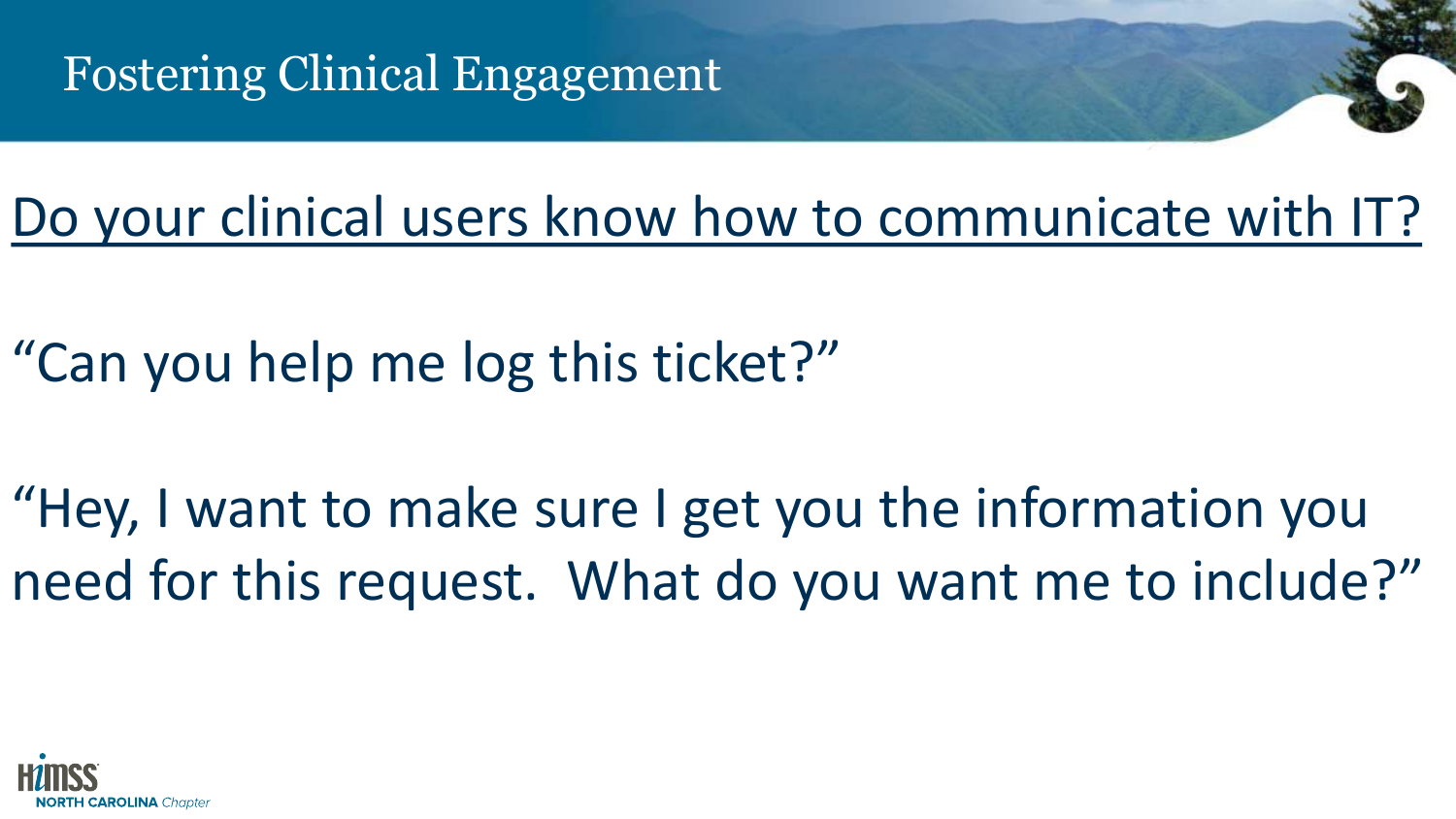## Do your clinical users know how to communicate with IT?

- It is OK to let your users see your world.
- **Tickets**
- **Queue**
- IT change processes
- Terminology and lingo**NORTH CAROLINA** Chapter

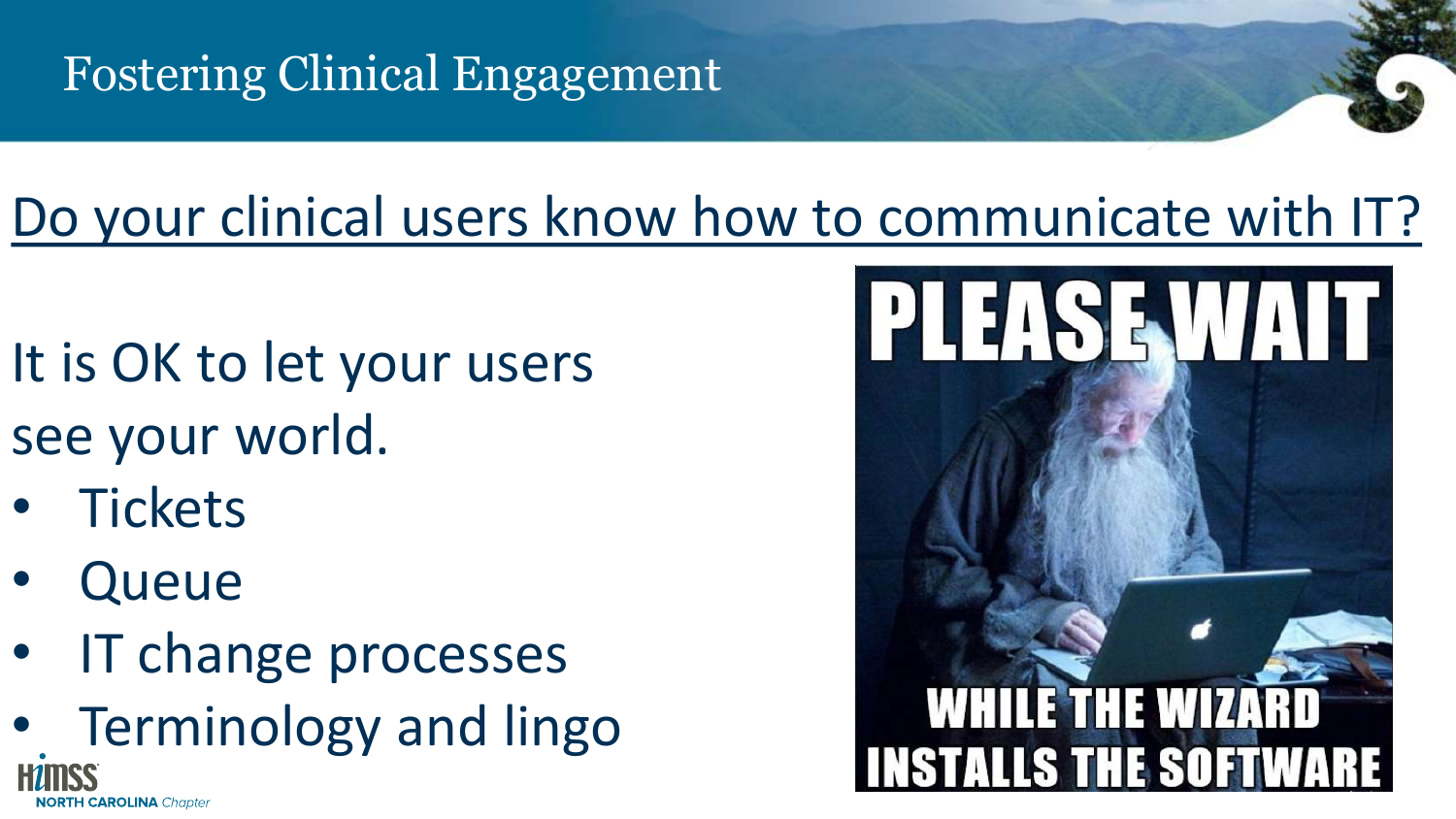Does your IT staff know how to communicate back with your clinical users?

- Seeing and understanding their workflow.
- Who are the super users?

*TH CAROLINA Chapter* 

- Who signs off on the build/changes?
- Where are the areas of improvement that they aren't telling you about?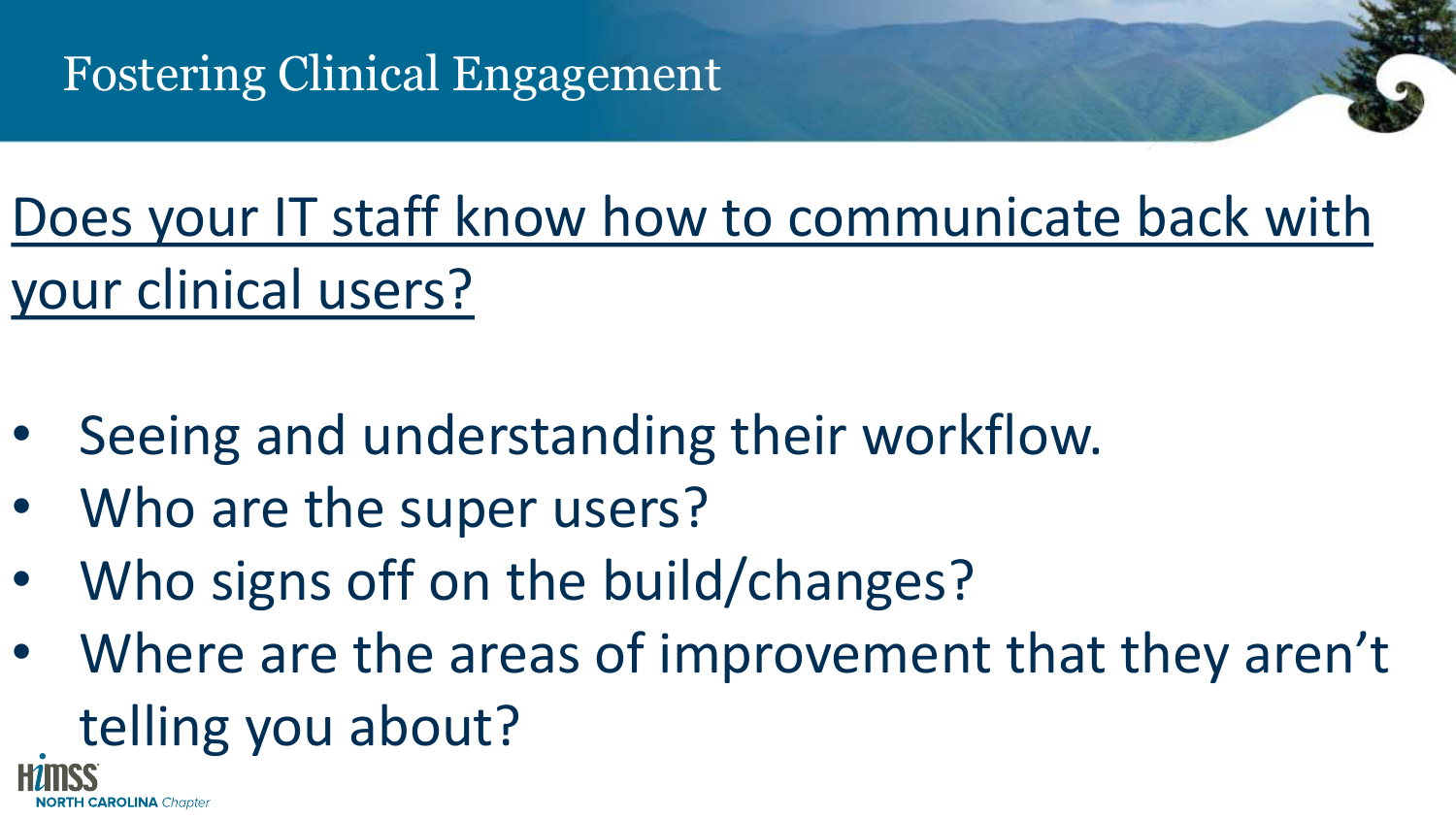

When order is modified rule fires

in Lab

to place FISH order

to Fullerton as Spec

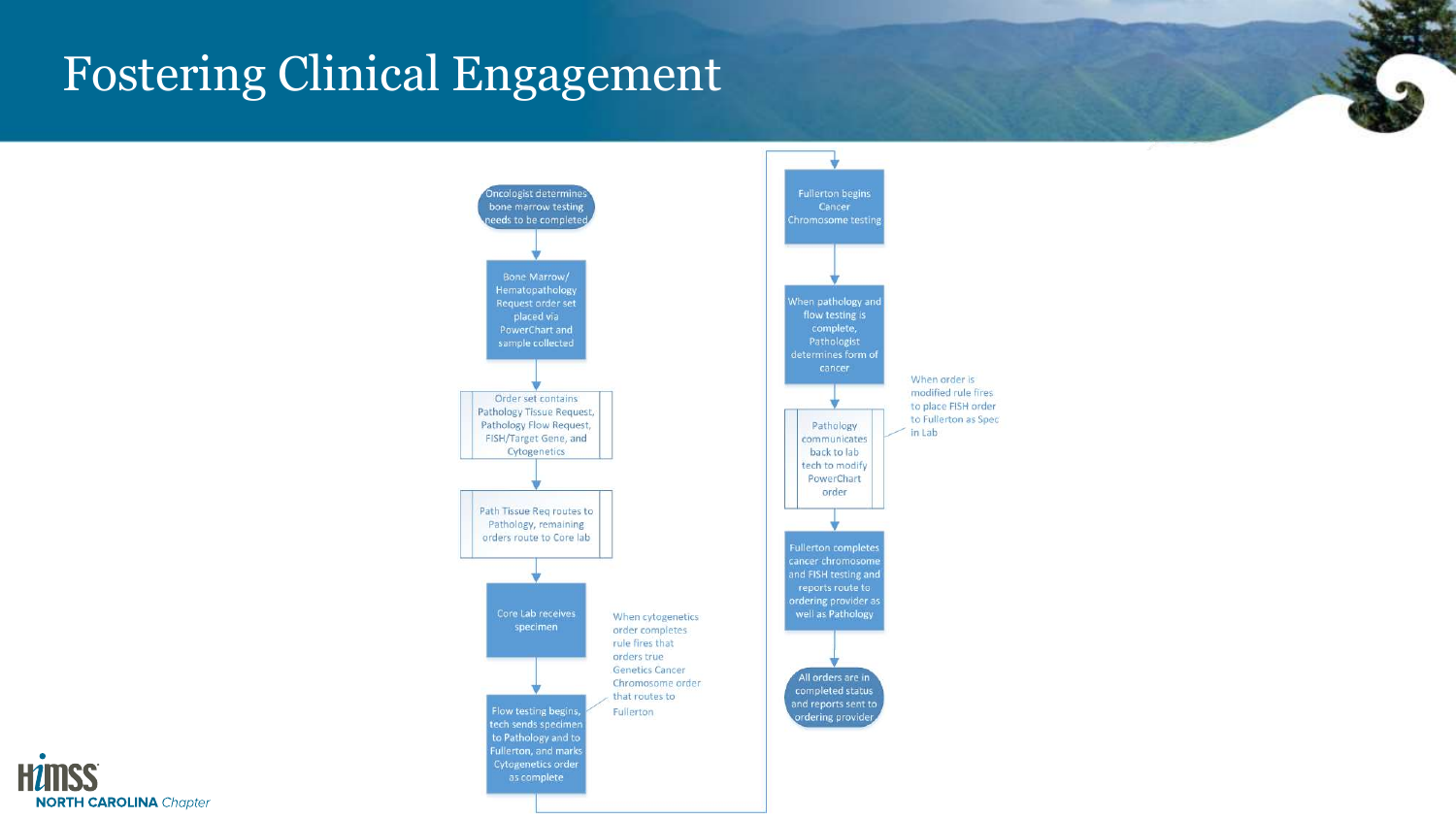Does your IT staff know how to communicate back with your clinical users?

- Find a common language, help each other learn what you are talking about.
- Most clinical users are not very tech savvy.
- Most IT staff aren't very clinic savvy.
- IT DOES NOT make operational decisions.

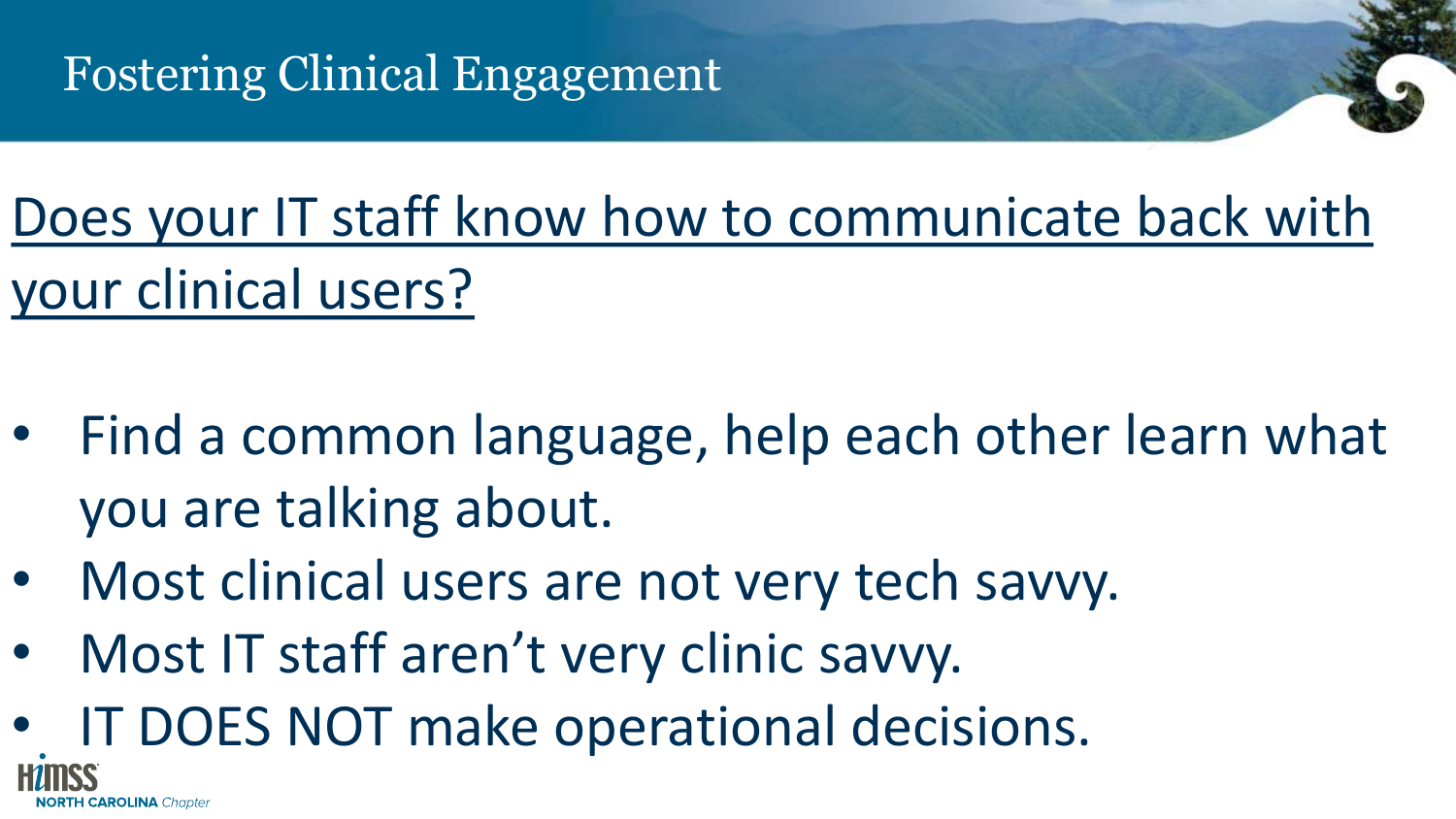**CAROLINA** Chapter

Does your IT staff know how to communicate back with your clinical users?

- Sit down and build with your users. Let them validate and test your build.
- Let your users see how you build and let them understand the limitations and the possibilities of the system.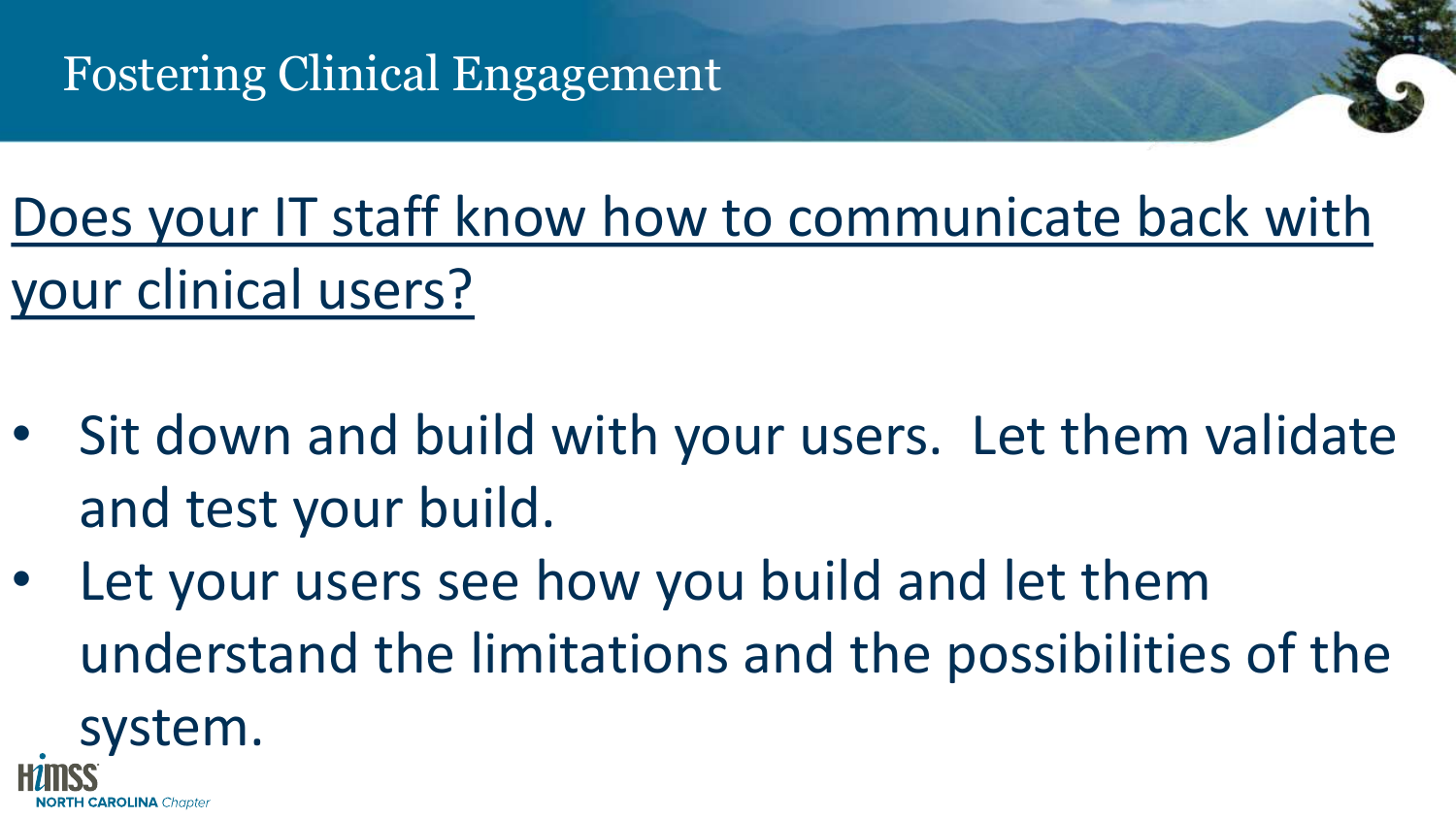Does your IT staff know how to communicate back with your clinical users?

- Let your users OWN their workflows and the build.
- Your clinical users will be 100% more engaged and invested in the outcome if they are directly involved with the build.

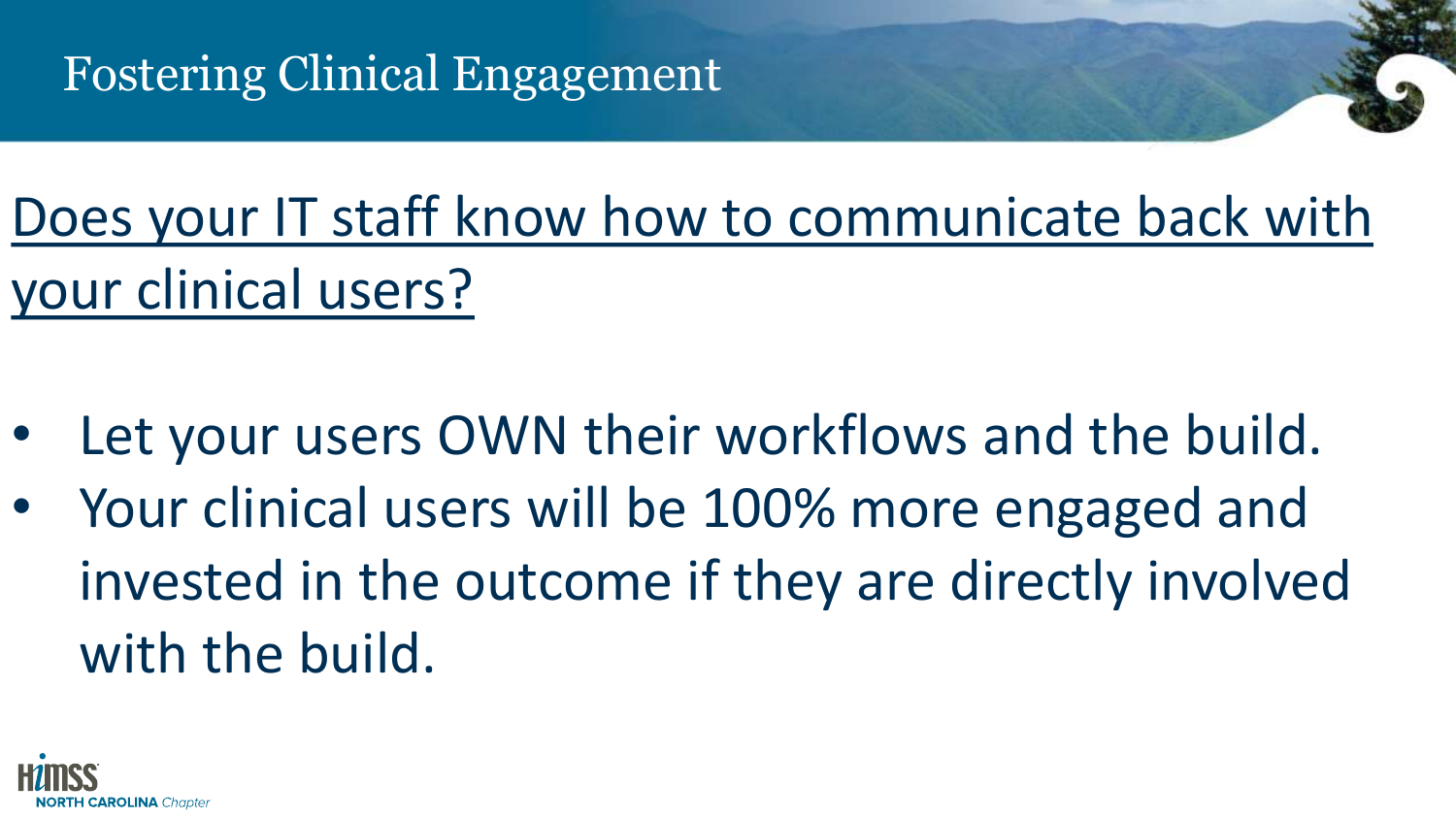Does your IT staff know how to communicate back with your clinical users?

- Your users will be excited to see their ideas and their requests come to life as you sit with them and build with them.
- Your users will understand how the system works.

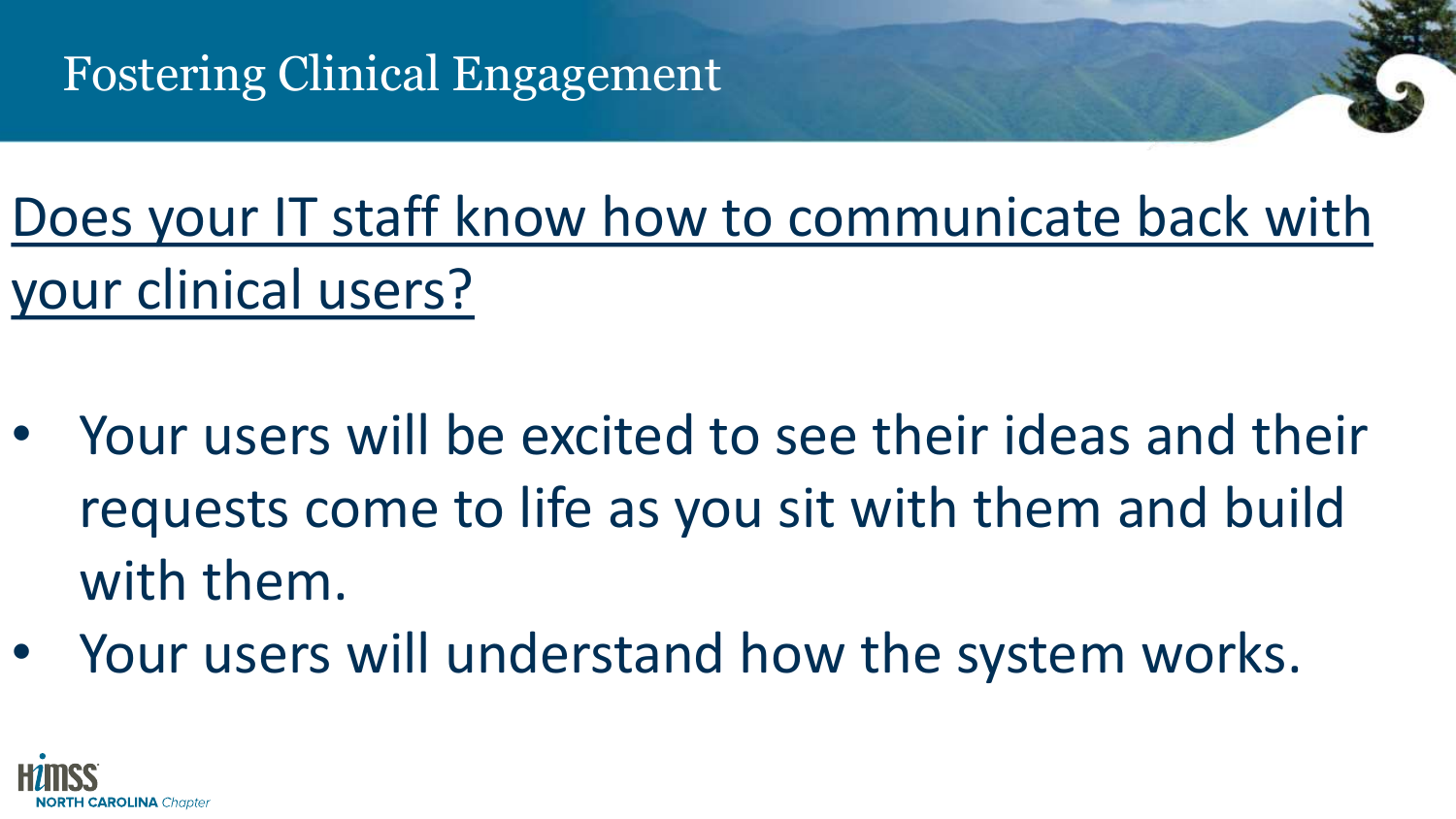Does your IT staff know how to communicate back with your clinical users?

- This can present challenges, however.
- A large percentage of providers take the "I don't care how it's done, just build it!" approach.

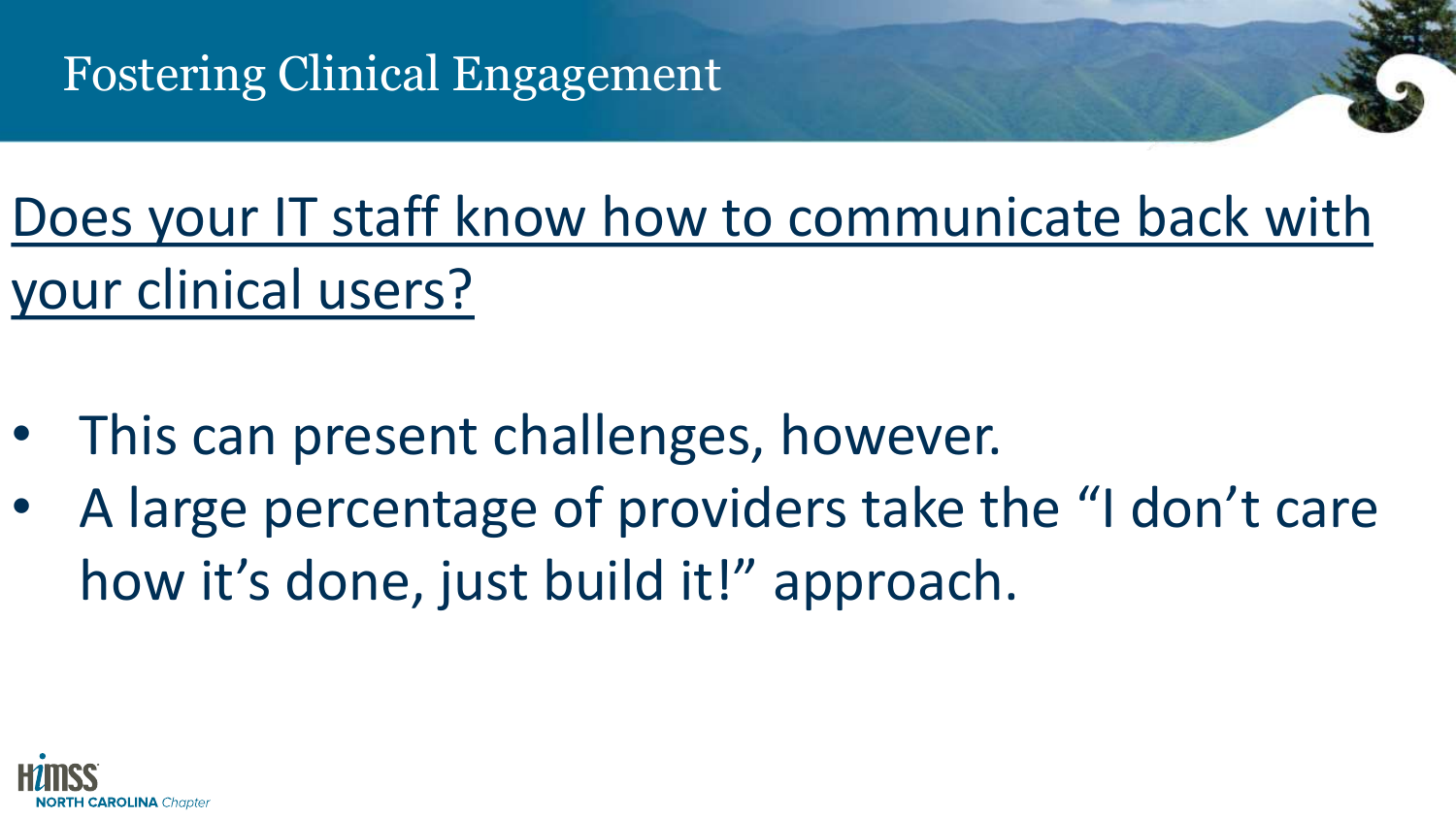Does your IT staff know how to communicate back with your clinical users?

- An average ambulatory provider has just 20 minutes allocated for each patient and sometimes they can be double or triple booked.
- Also, current studies show that a provider can have spend up to 2 hours a day on admin and reporting.**AROLINA** Chanter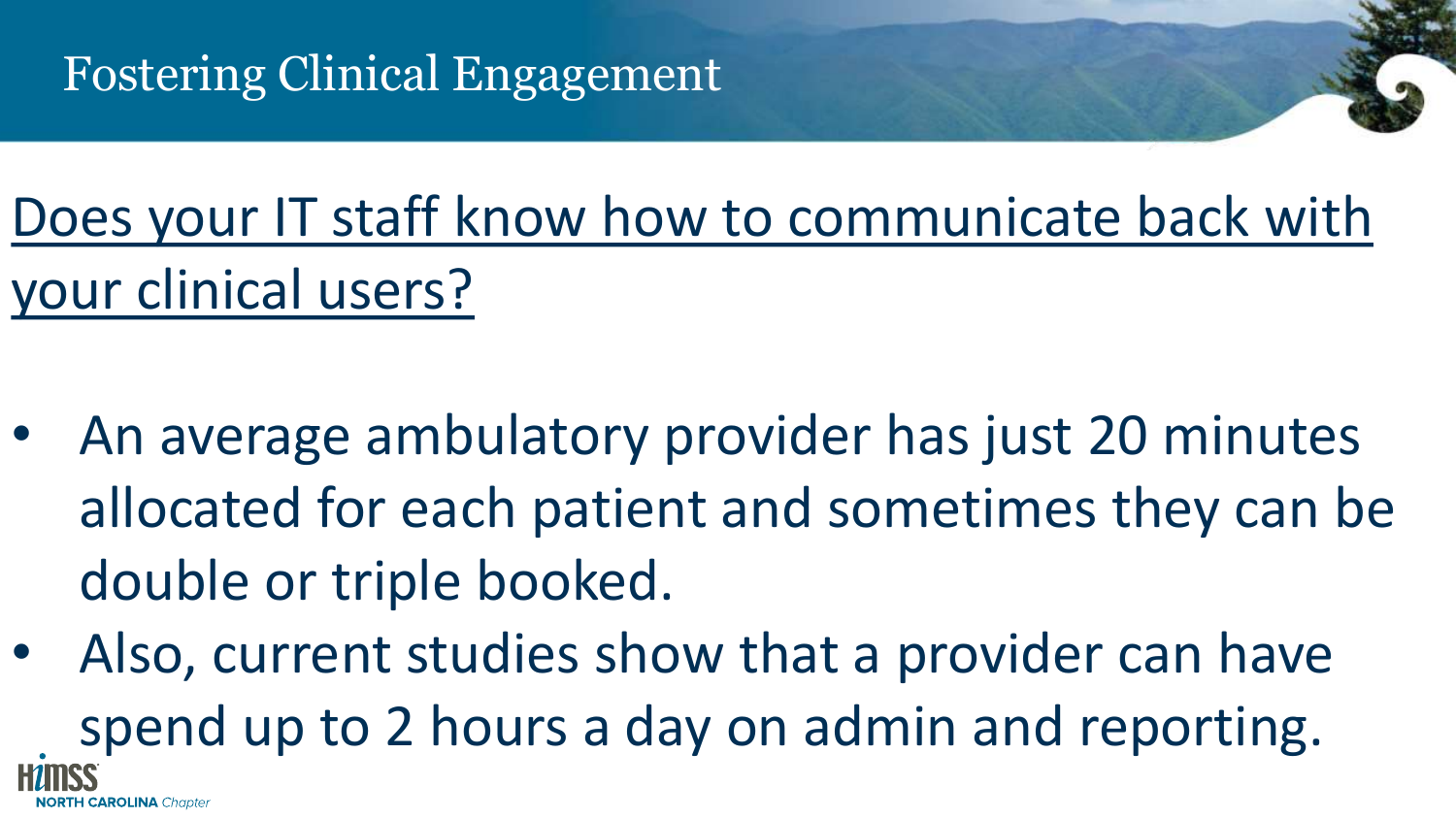Does your IT staff know how to communicate back with your clinical users?

- How can IT staff expect engagement?
- How can IT staff foster stronger relationships with providers and clinical users?

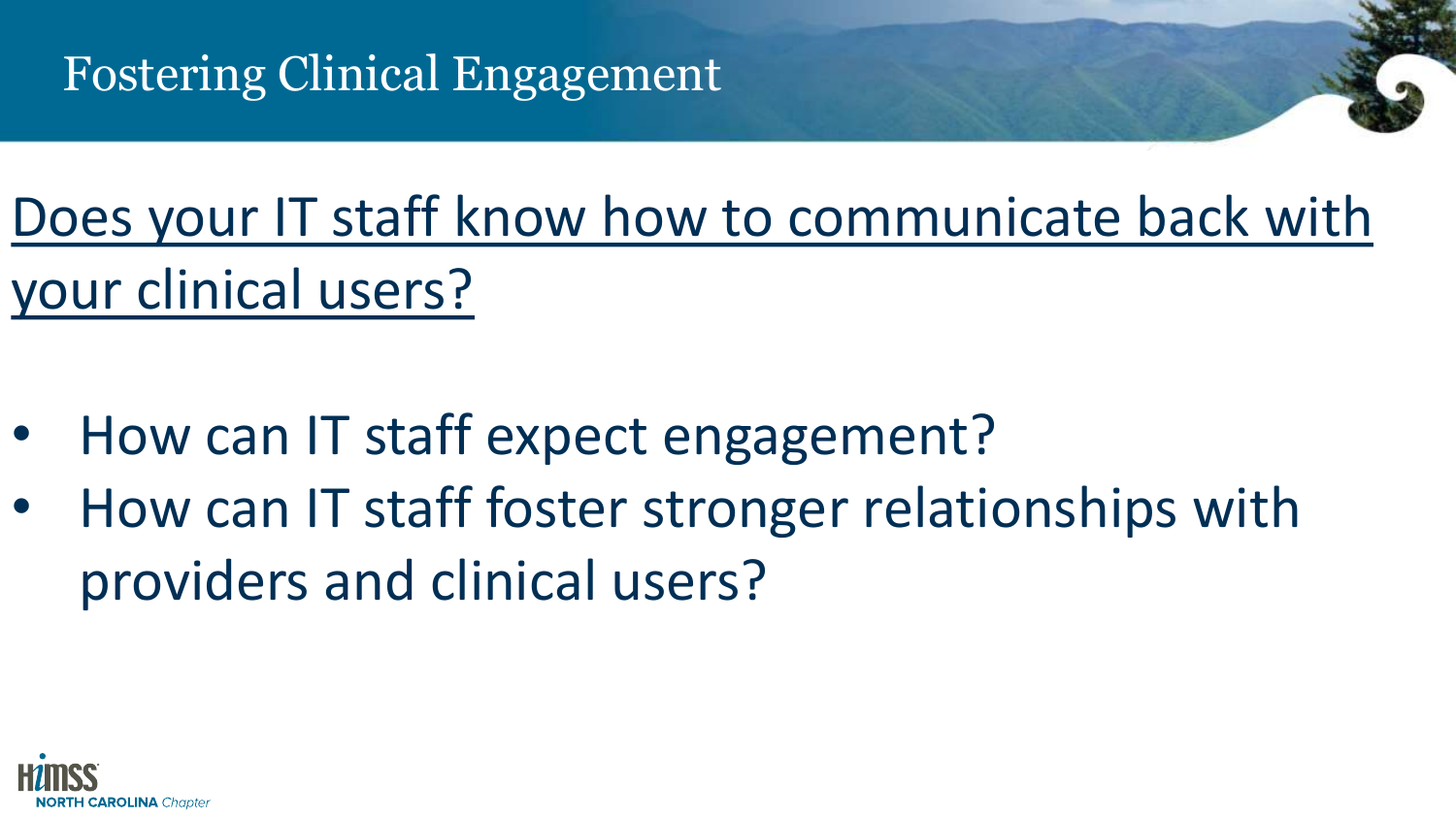Does your IT staff know how to communicate back with your clinical users?

- Find common purposes.
- Think about how your changes or your work affects patient outcomes.
- Try to frame your thoughts in terms of the health system instead of individual practices or offices.**CAROLINA** Chapter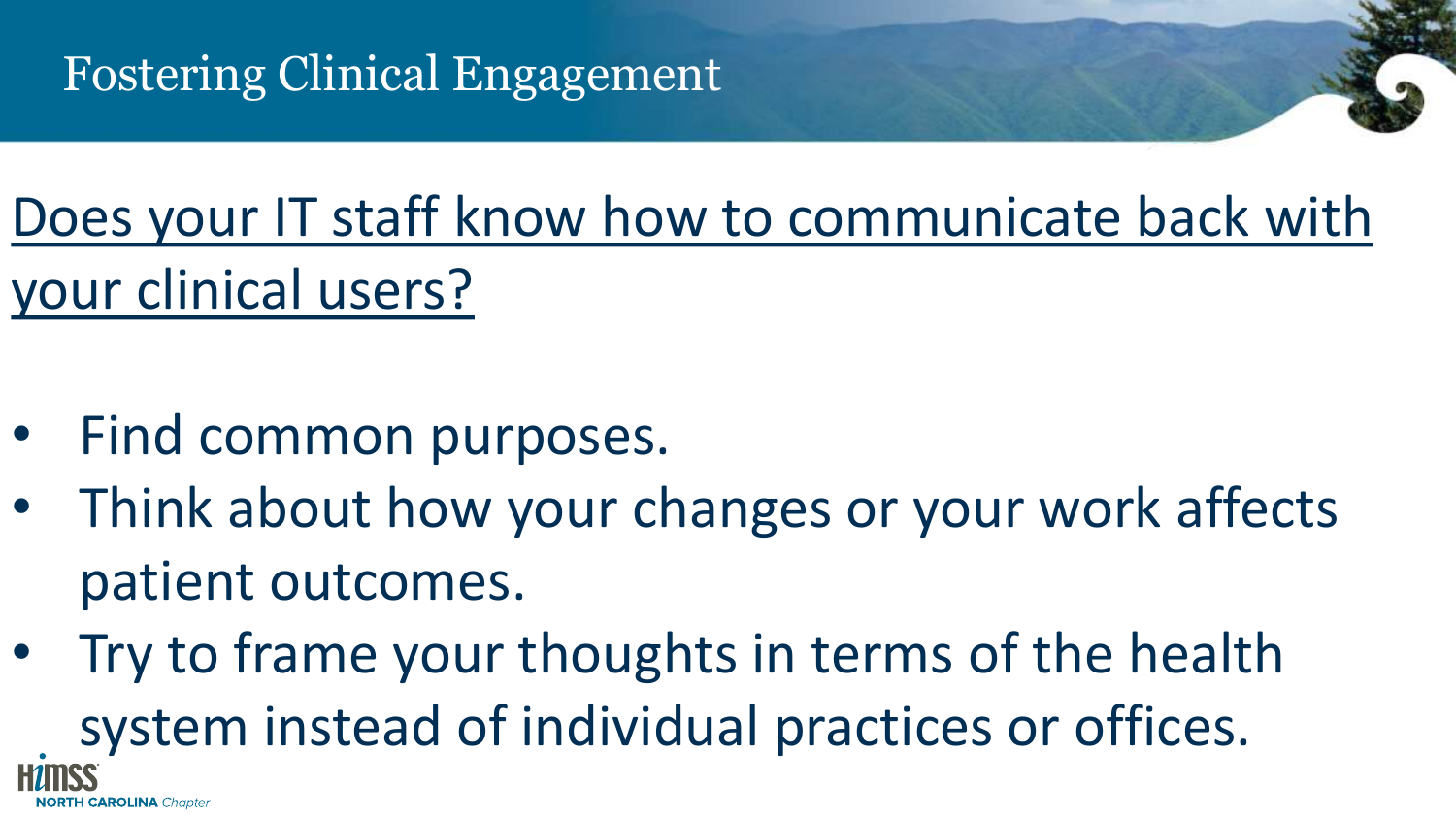Does your IT staff know how to communicate back with your clinical users?

• DATA

**IORTH CAROLINA** Chanter

- **More Data**
- KPIs and workflow analysis.
- Show providers the value of the changes. Get them on board with data and numbers.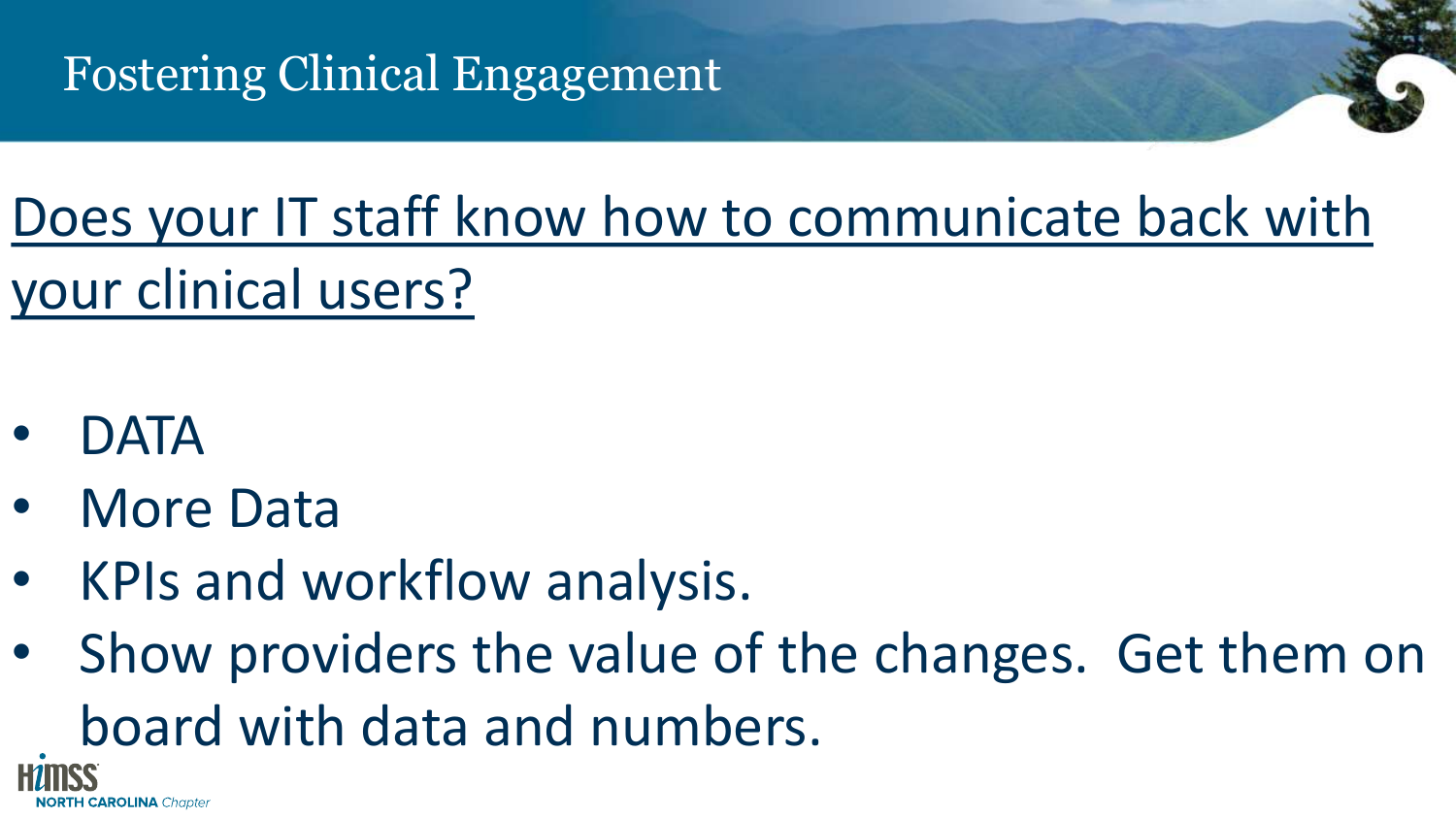|   | Category                | <b>Client Value Statement</b>                                                                                                                                                    | <b>Measurement</b><br><b>Name</b>                          | <b>Measurement Description</b>                                   |
|---|-------------------------|----------------------------------------------------------------------------------------------------------------------------------------------------------------------------------|------------------------------------------------------------|------------------------------------------------------------------|
|   | Quality                 | <b>Fullerton Genetics Laboratory will reduce</b><br>the container labelling for each area by 90% Container labelling<br>within 3 months following conversion.                    |                                                            | Reduce container labelling                                       |
|   |                         | <b>Fullerton Genetics Laboratory will decrease</b><br>manual calculation of DNA concentration for<br>dilution by 90% within 3 months following<br>conversion.                    | <b>Calculation of DNA</b><br>concentration for<br>dilution | Decrease manual calculation of<br>DNA concentration for dilution |
| 3 |                         | <b>Fullerton Genetics Laboratory will decrease</b><br>specimen processing time for Lineagen<br>(from 2 & 1/2 hrs. for 25 specimens to 1 &<br>1/2 hrs.) per week post conversion. | Lineagen specimen                                          | Refine Lineagen process                                          |
|   | <b>Financial / Cost</b> | <b>Fullerton Genetics Laboratory will increase</b><br>billing from manual to an automated process Automated billing<br>by 95% within 3 months following<br>conversion.           | process                                                    | Increase automated billing process                               |
| 5 | <b>Regulatory</b>       | <b>Fullerton Genetics laboratory will increase</b><br>CPOE in the PowerChart by 90% within 3<br>months.                                                                          | <b>CPOE</b>                                                | <b>Increase CPOE</b>                                             |
| 6 | Experience              | <b>Fullerton Genetics Laboratory will increase</b><br>the delivery of reports electronically to<br>enhance end-user experience by 85% within reports<br>3 months.                | Electronic delivery of                                     | Increase the electronic delivery of<br>reports                   |

**H NORTH CAROLINA** Chapter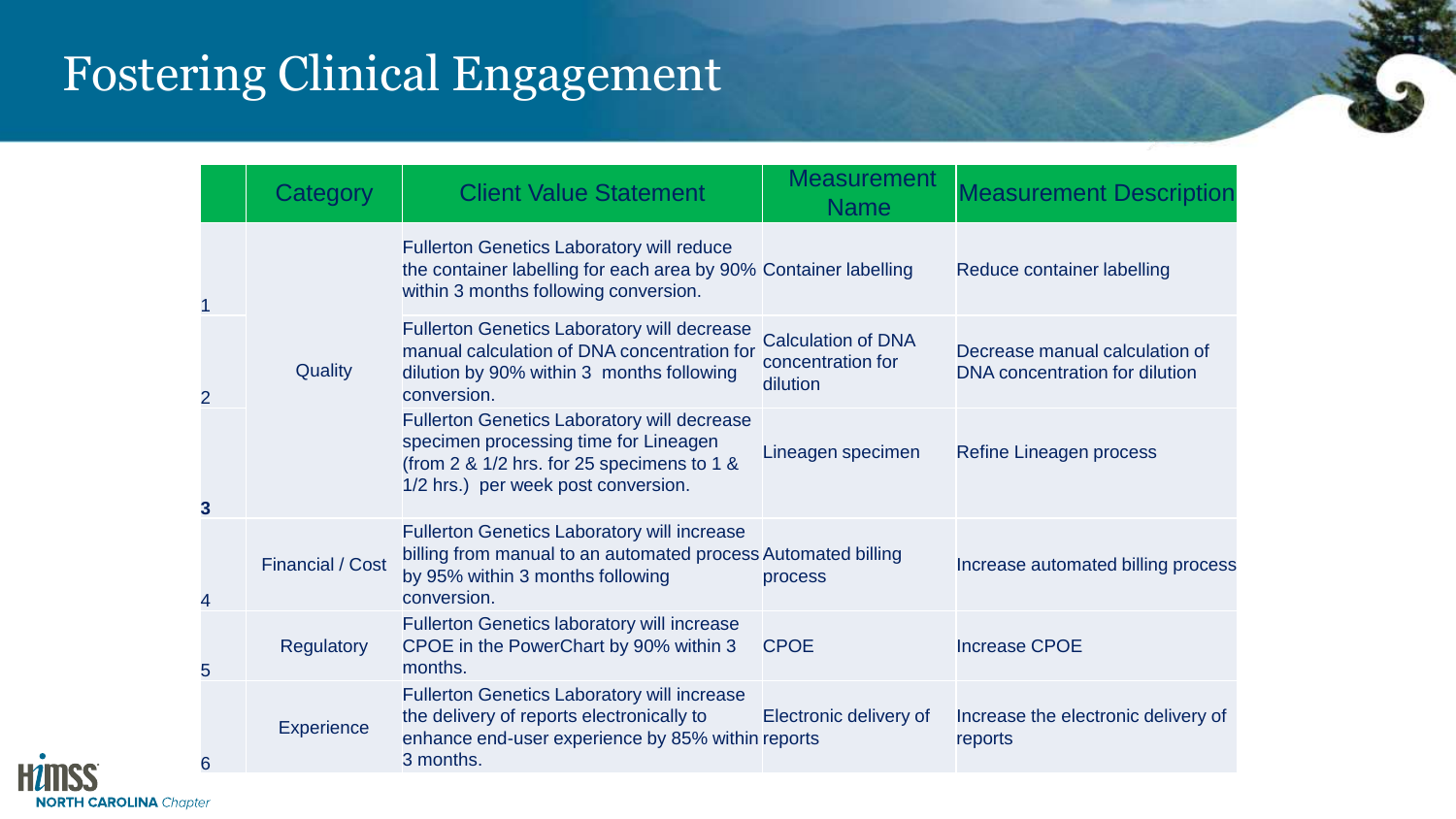

|                | Category                | <b>Client Value Statement</b>                                                                                                                                                    | <b>Pre Conversion</b><br>Data                                                                 | <b>Post Conversion Data</b>                                                                       |
|----------------|-------------------------|----------------------------------------------------------------------------------------------------------------------------------------------------------------------------------|-----------------------------------------------------------------------------------------------|---------------------------------------------------------------------------------------------------|
|                | Quality                 | Fullerton Genetics Laboratory will reduce the<br>container labelling for each area by 90%<br>within 3 months following conversion.                                               | Number of times<br>containers/slides are<br>labelled manually =<br>3973                       | Number of labels generated by<br>system. $= 8420$ . Decreased by<br>95%                           |
| $\overline{2}$ |                         | <b>Fullerton Genetics Laboratory will decrease</b><br>manual calculation of DNA concentration for<br>dilution by 90% within 3 months following<br>conversion.                    | Number of<br>samples/month where<br>concentration is<br>manually calculated =<br>477 manually | Number of samples/month where<br>concentration is electronically<br>calculated = $1404$ .<br>100% |
| 3              |                         | <b>Fullerton Genetics Laboratory will decrease</b><br>specimen processing time for Lineagen<br>(from 2 & 1/2 hrs. for 25 specimens to 1 &<br>1/2 hrs.) per week post conversion. | samples is 2.5.hrs.                                                                           | Processing time per 25 Processing time/25 samples is 1.5<br>hrs & 46 samples in 2 hrs.            |
| 4              | <b>Financial / Cost</b> | <b>Fullerton Genetics Laboratory will increase</b><br>billing from manual to an automated process<br>by 95% within 3 months following<br>conversion.                             | <b>Performed all tests</b><br>manually = $799.0\%$<br>automated.                              | Performed electronically 1787 tests<br>$= 100\%$ automated billing                                |
| 5              | <b>Regulatory</b>       | <b>Fullerton Genetics laboratory will increase</b><br>CPOE in the PowerChart by 90% within 3<br>months.                                                                          | <b>COPE 34%</b>                                                                               | $CPOE = 100%$                                                                                     |
| 6              | <b>Experience</b>       | <b>Fullerton Genetics Laboratory will increase</b><br>the delivery of reports electronically to<br>enhance end-user experience by 85% within<br>3 months.                        | Manual process -<br>mailed or faxed $= 799$<br>tests                                          | 100% electronic delivery of 1787<br>tests                                                         |

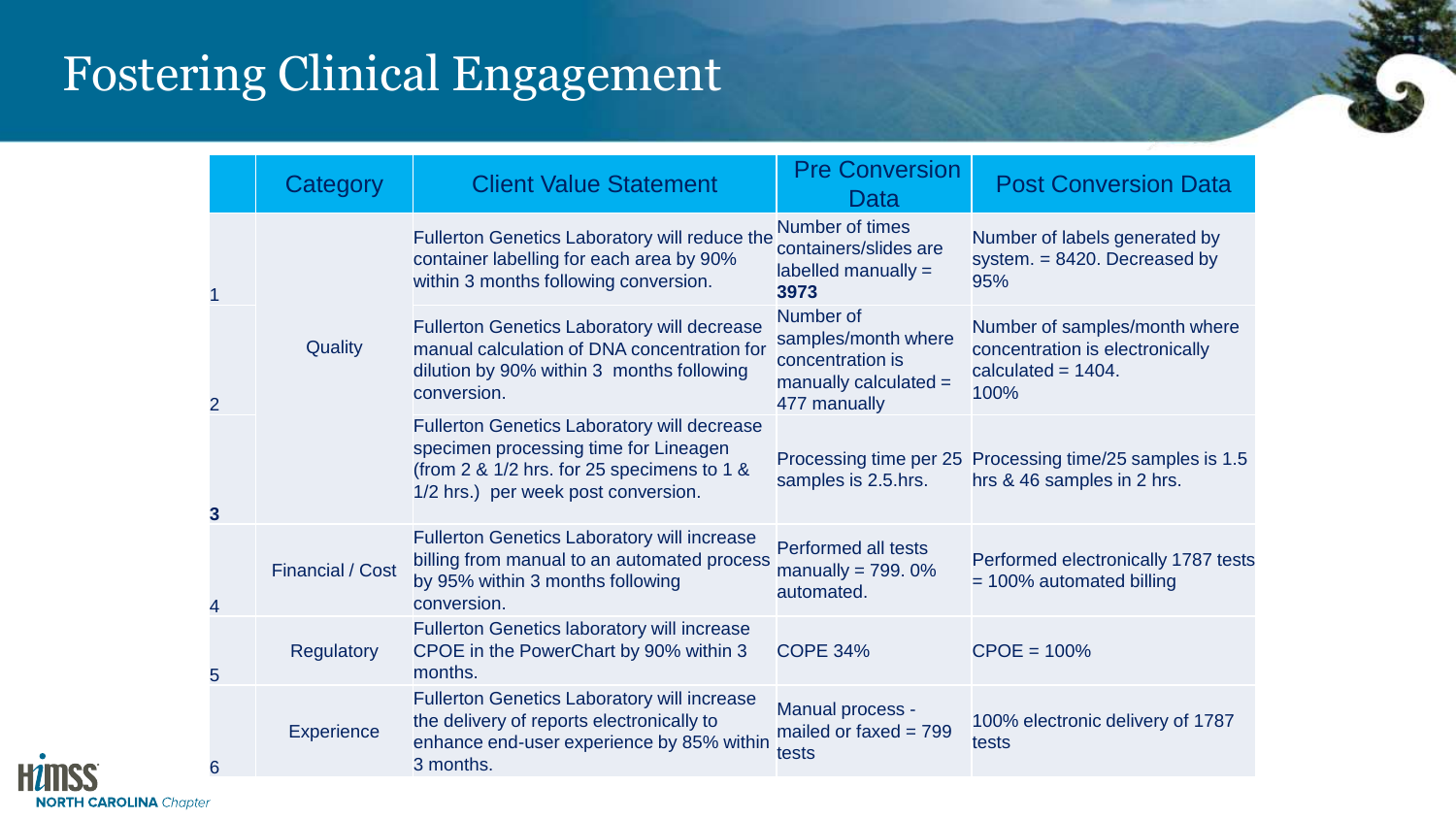

Are your application teams service line oriented?

- Lab
- Pharmacy
- Radiology
- Surgical

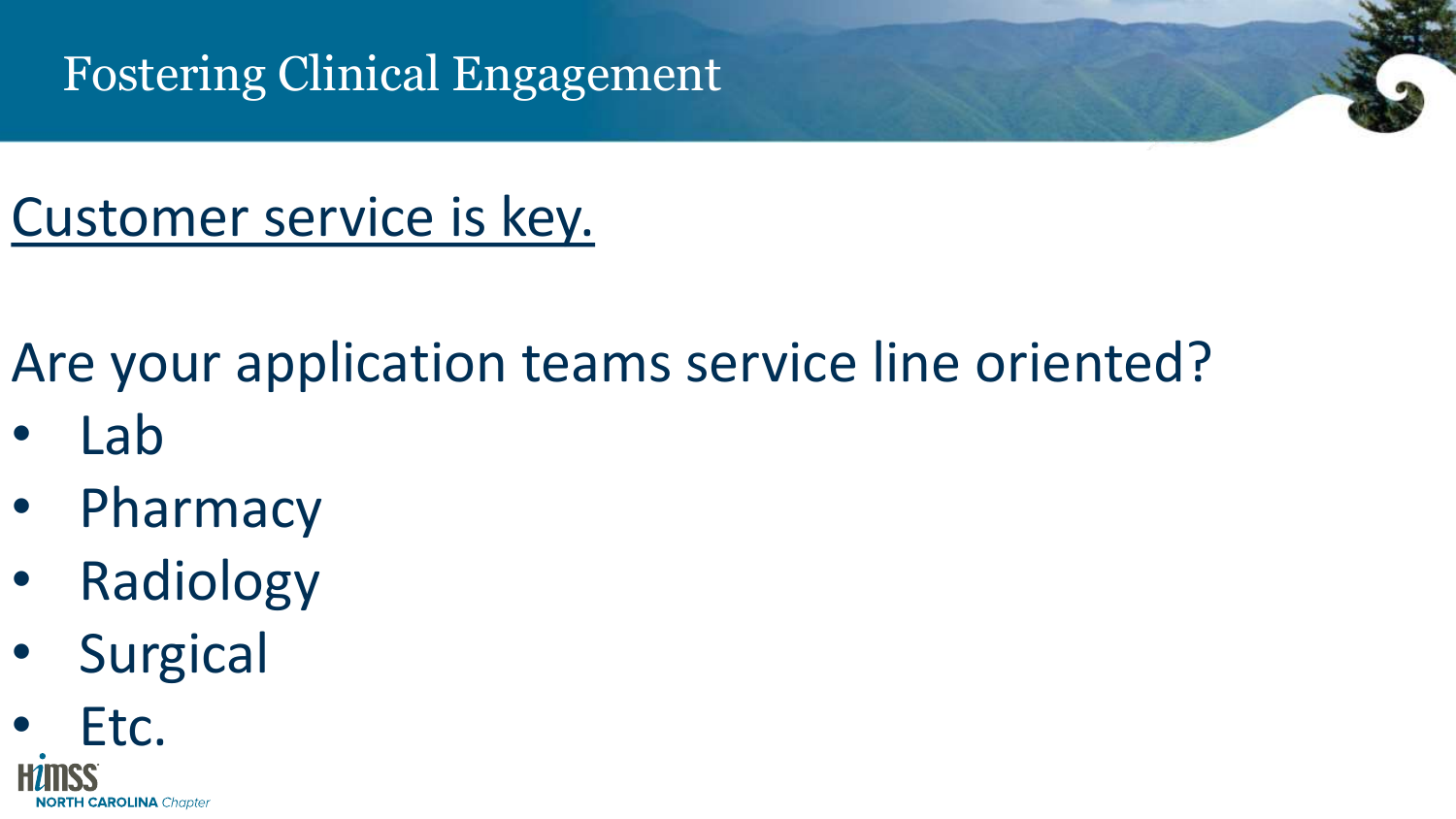- Weekly or bi-weekly touch point meetings.
- Ticket prioritization
- Can your users count on the same familiar faces each time?

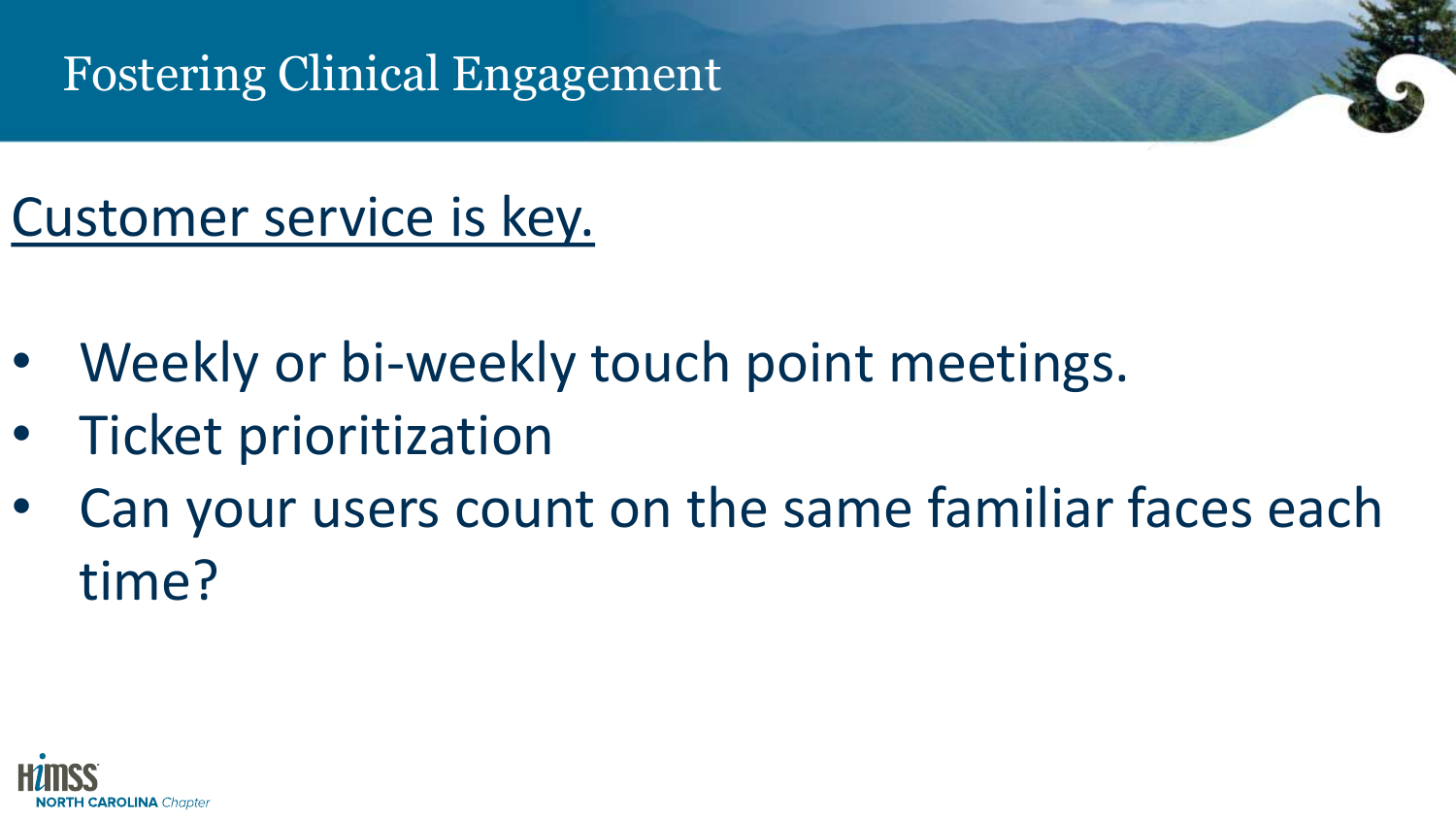- To our genetics lab staff, I am the face of all 400+ IT employees.
- I am a source of trust and familiarity.

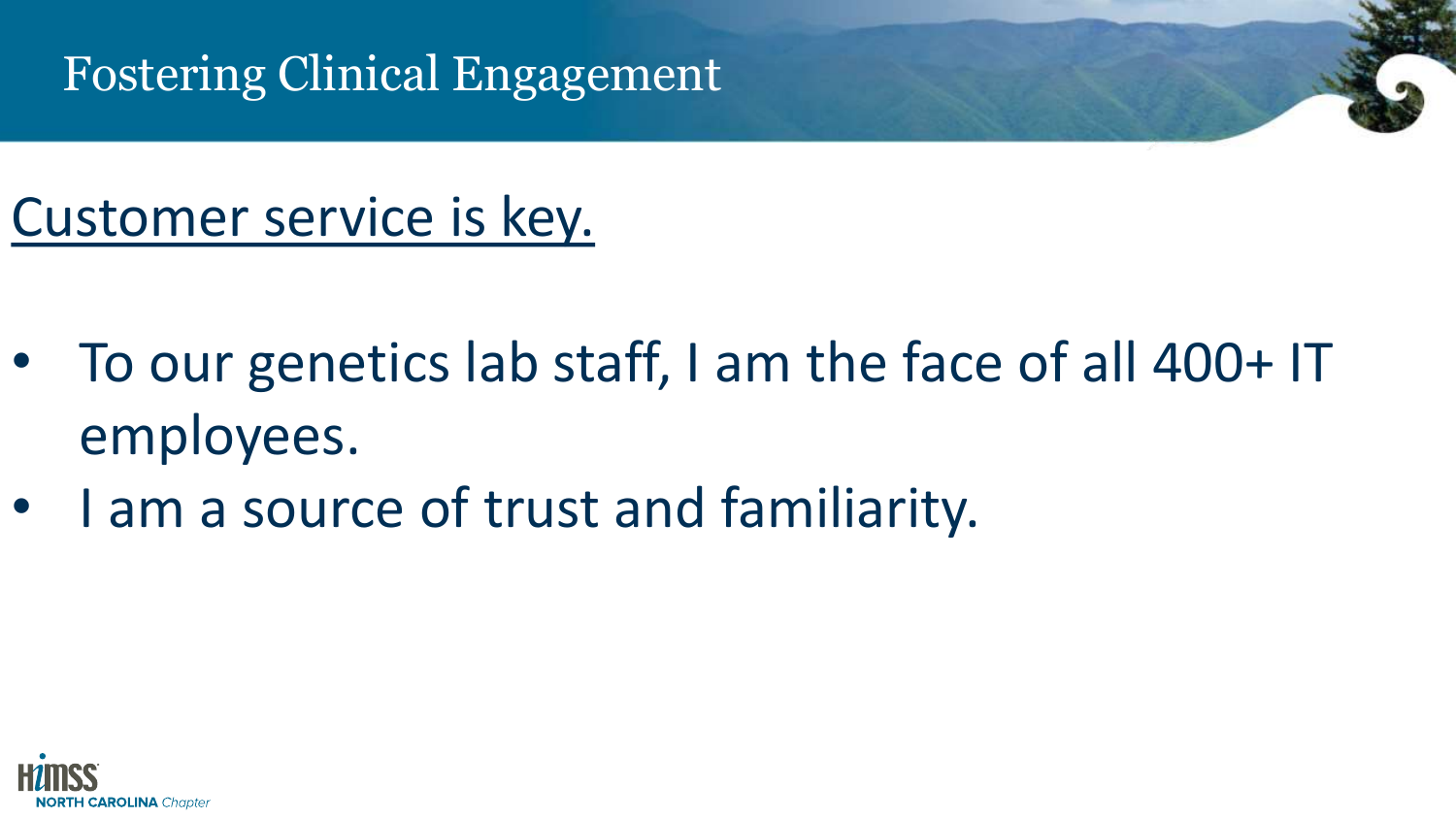- Creative problem-solving
- When to say yes, no, or maybe.



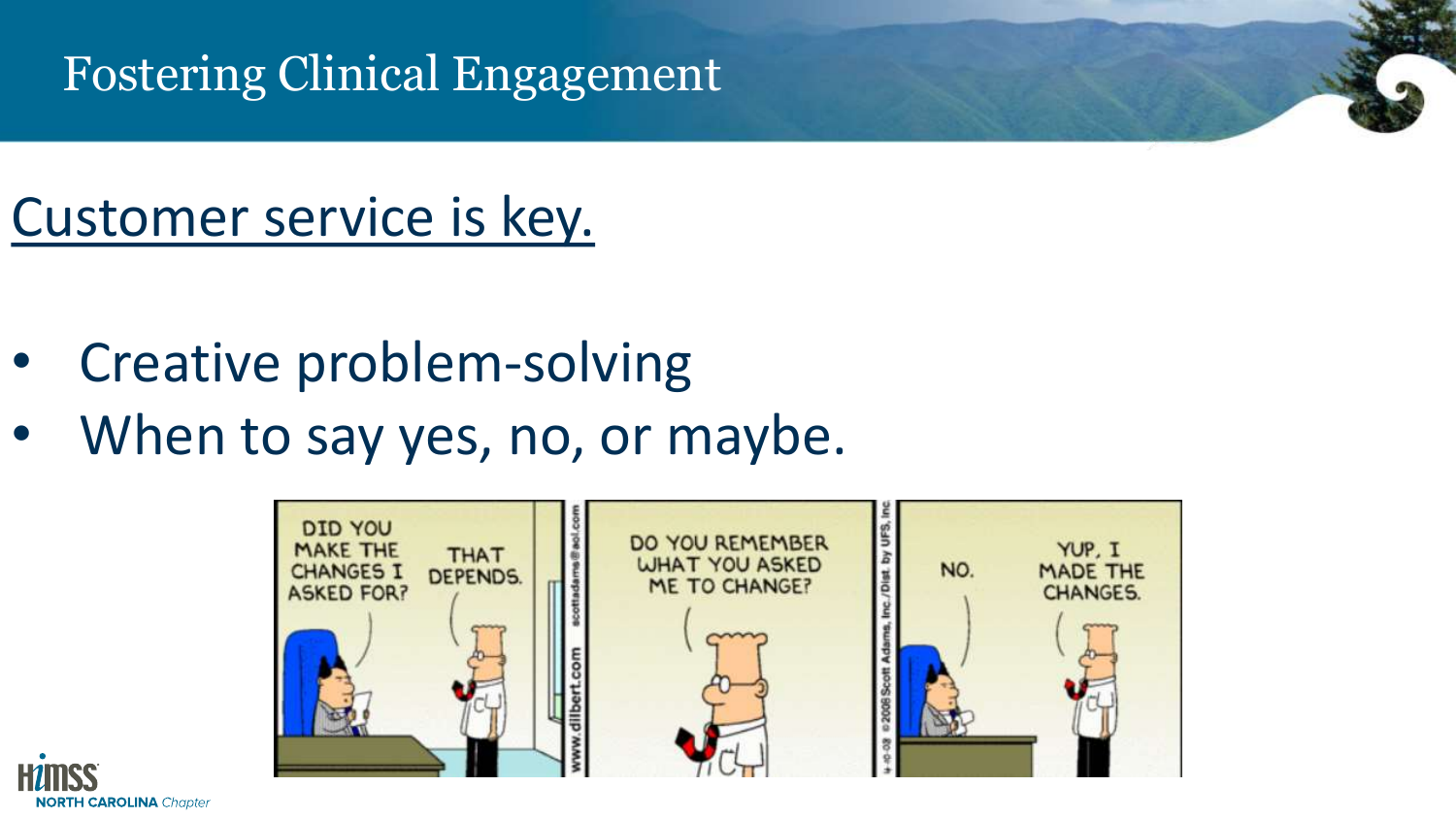- Try not to say no, unless you have an alternative.
- Give them alternative build ideas that can accomplish a similar goal.
- This ties back to working with the clinical users on new build so they know what the limitations are.

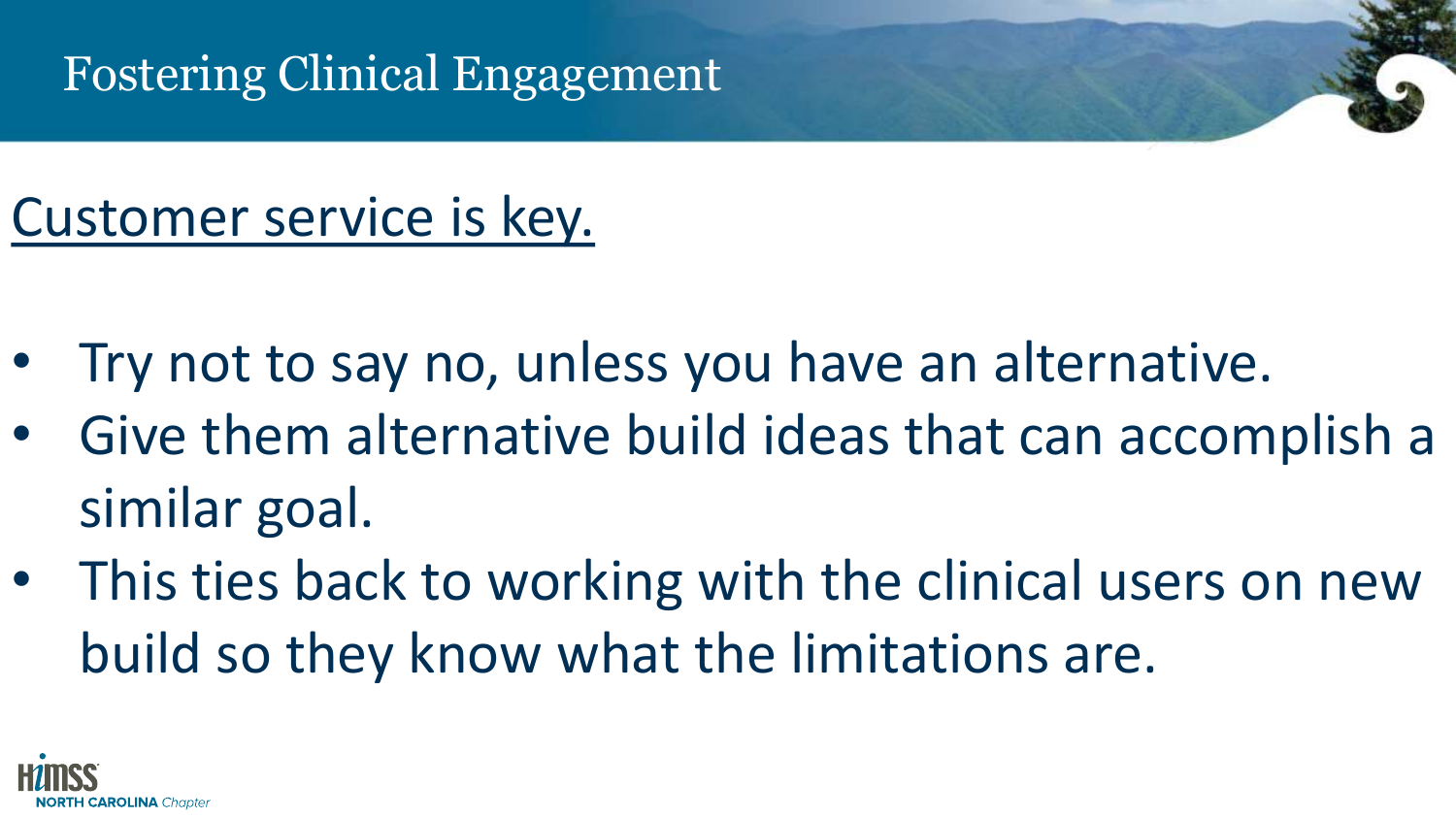## Customer service is key.

**CAROLINA** Chapter

- Sit in on governance or standardization committees, especially if changes are going to affect multiple facilities.
- Stay on top of what your service line has planned or what is coming down the pipe and be available to answer any technical questions.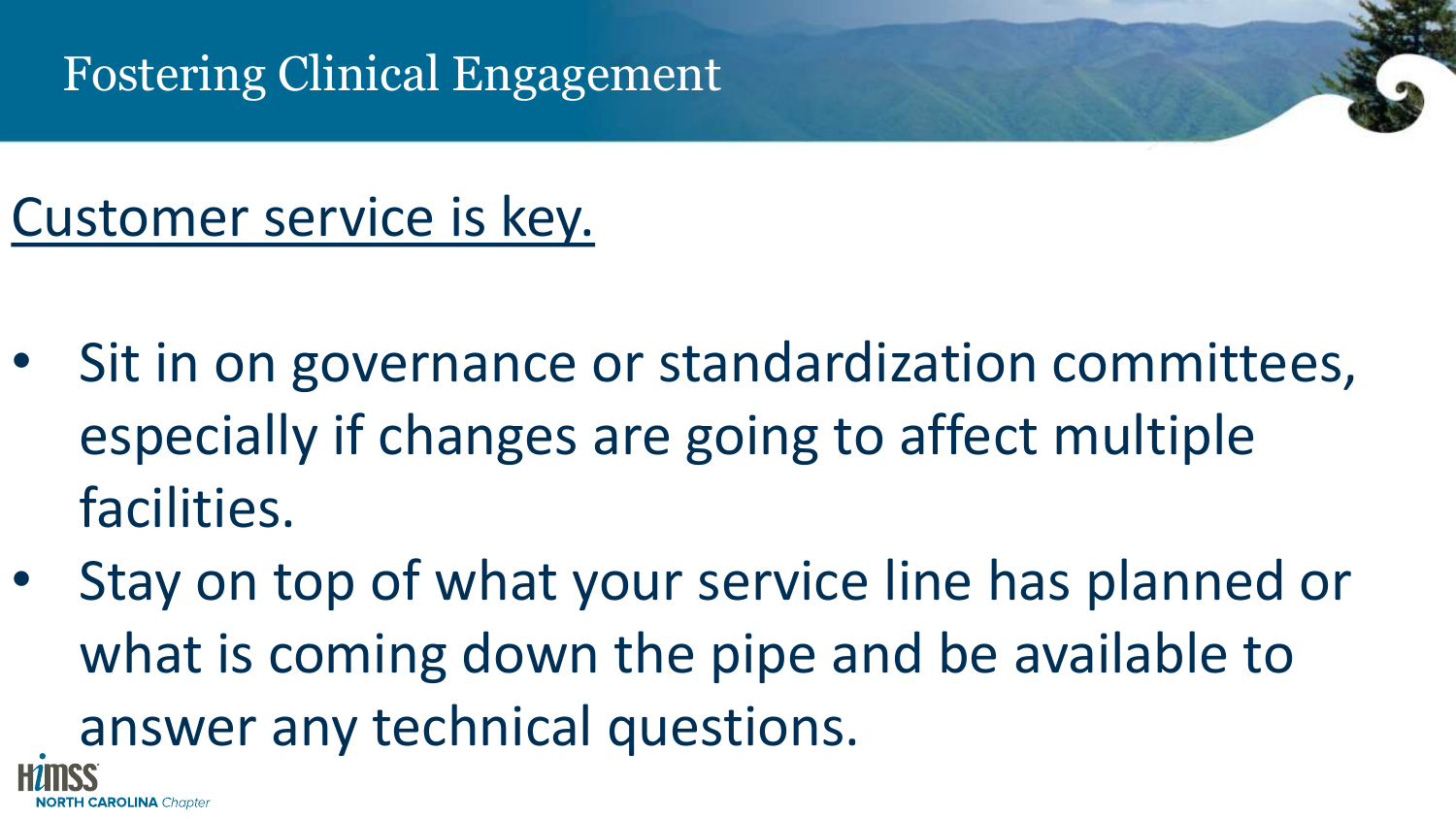- Clinical engagement can make or break builds and implementations of new technology
- Help your clinical users communicate with you and teach them what is expected.
- Get on their level when communicating back to them.

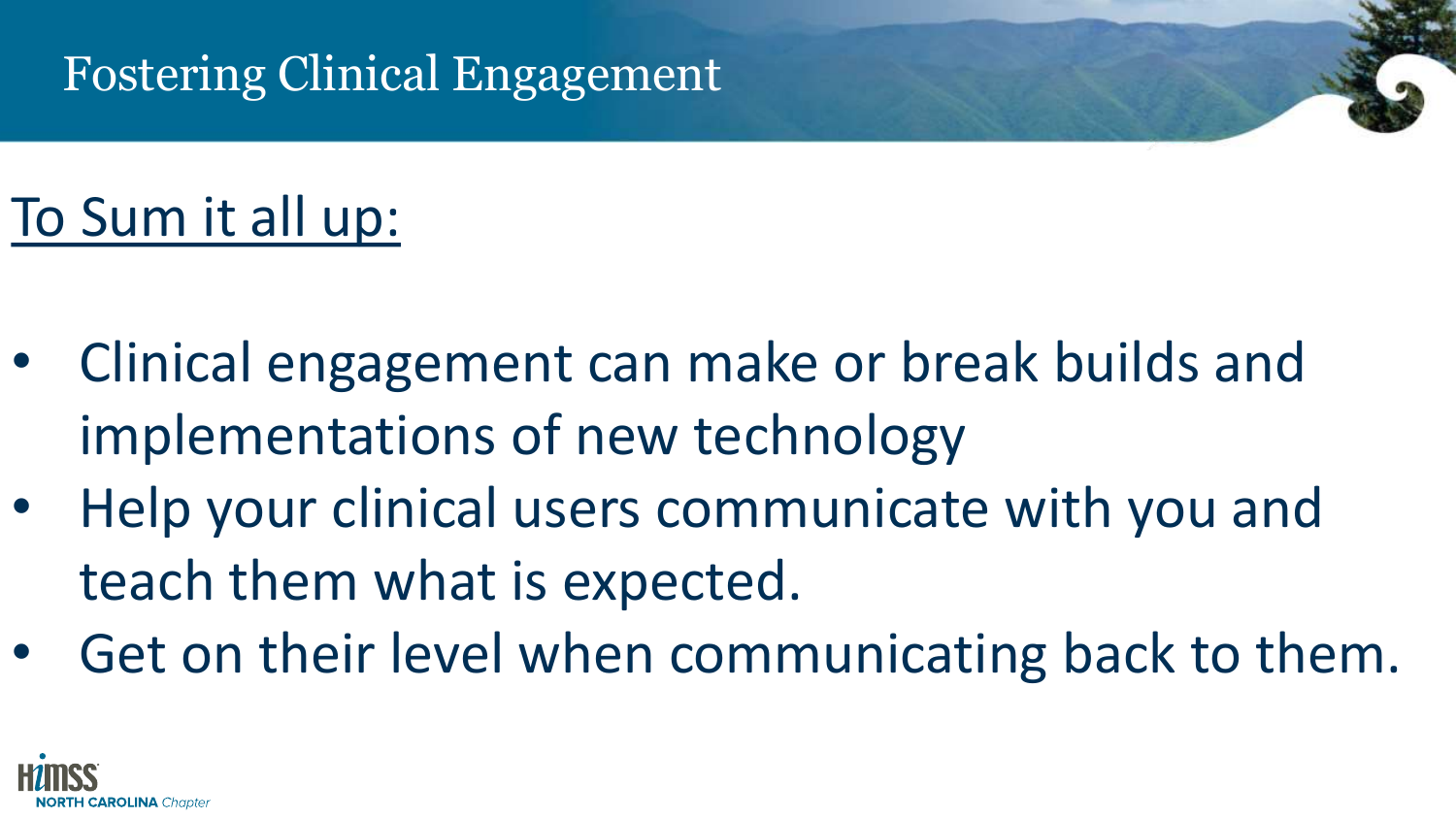- Get in their space. Learn their workflows, learn what they do and how they do it.
- Let them into your space. Let them see what you do and how you do it.
- Let them build with you and let them test with you.

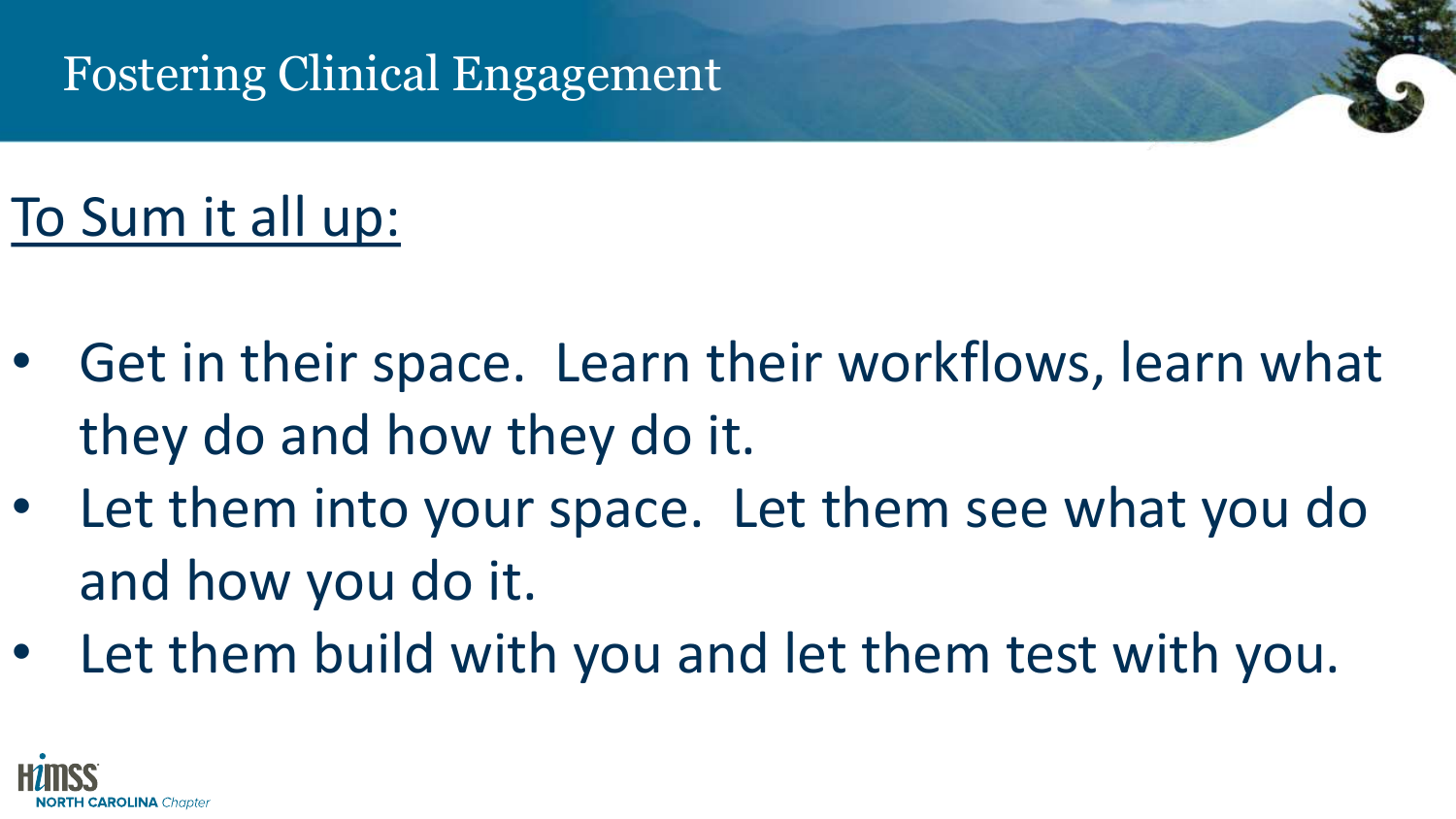- Hold regular touch points with your clinical teams to maintain and prioritize your tickets and your queue.
- Be available to help them with all their IT needs, even if it isn't your department, you can still help facilitate.

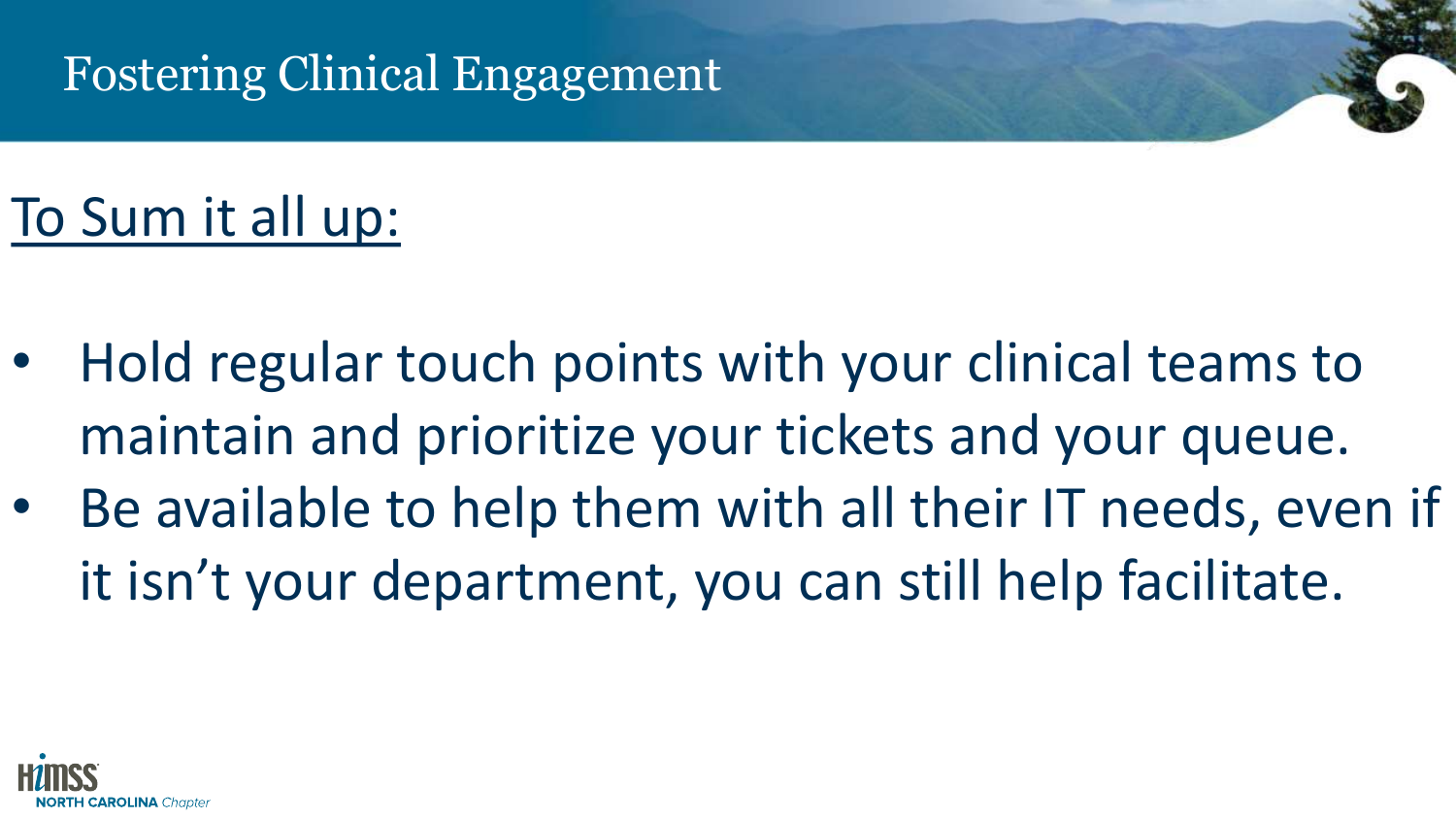- We have implemented these methods in our pathology department, microbiology, and our blood bank with major success. We have also started experimenting with these methods in pharmacy, and oncology.
- In these areas, provider and clinical engagement has increased dramatically.

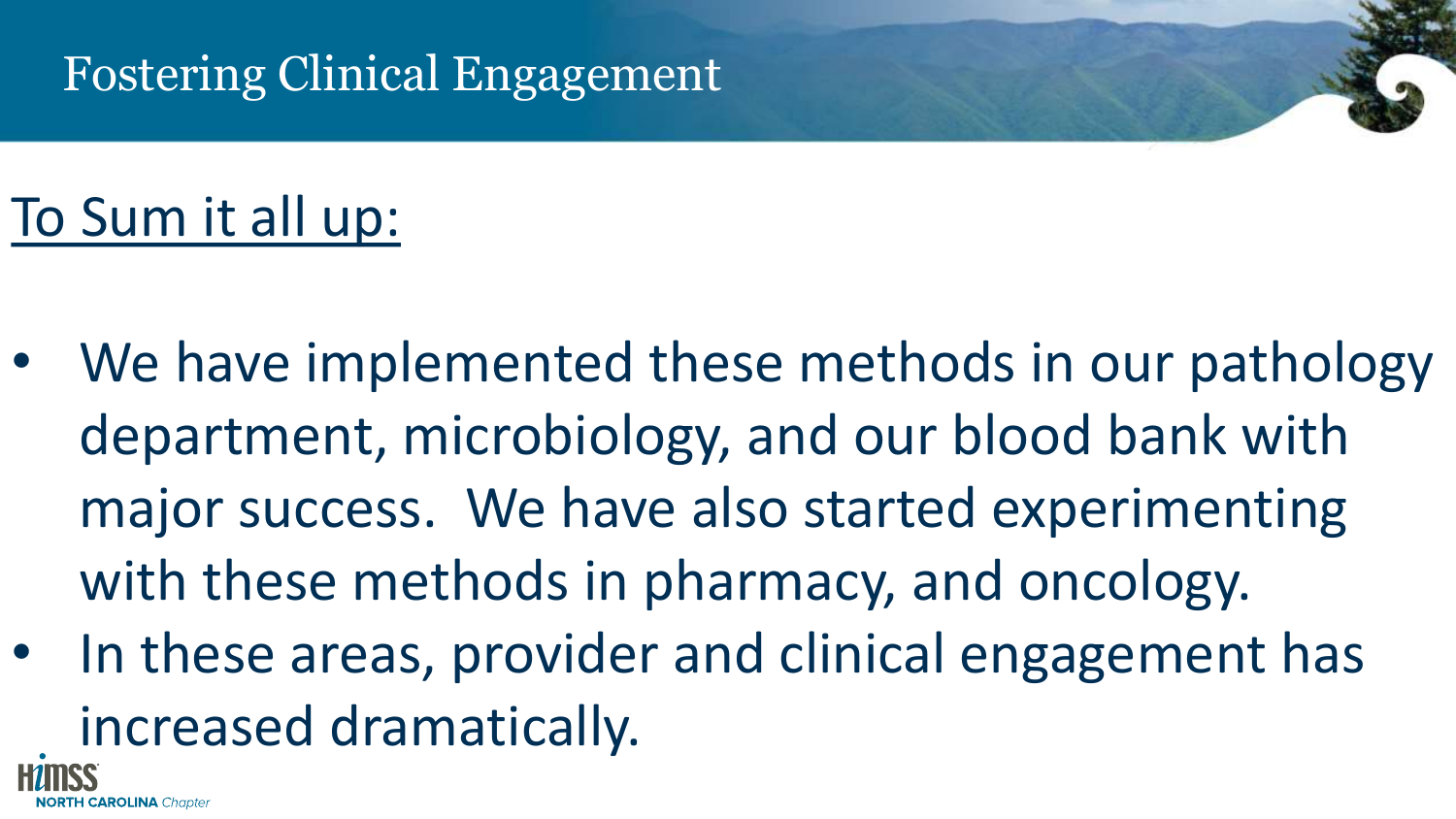# To Sum it all up:

• Think about your organization and your application teams. Do you think any of these methods can be applied to your service lines and your clinical interactions?